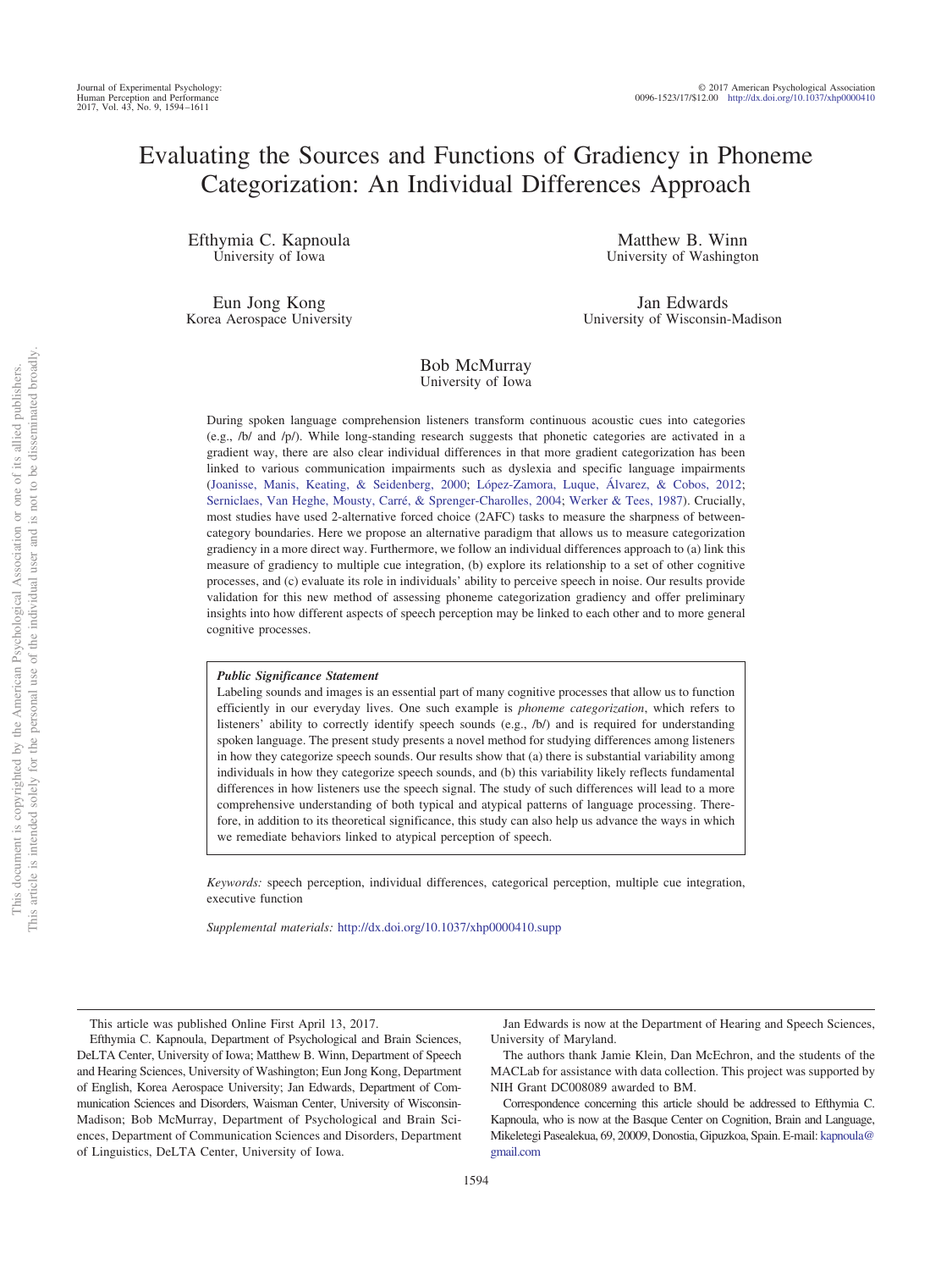Speech varies along multiple acoustic dimensions (e.g., formant frequencies, durations of various events, etc.) that are continuous and highly variable. From this signal, listeners extract linguistically relevant information that serves as the basis of recognizing words. This process represents a transformation from a continuous input that is both ambiguous and redundant into relatively discrete categories, such as features, phonemes, and words.

During this process, listeners face a critical problem: stimuli with the same acoustic cue values<sup>1</sup> may correspond to different categories depending on the context (e.g., speech rate or talker's sex). For example, Voice Onset Time (VOT) is the time between the onset of the release of the articulators and the onset of laryngeal vibration. VOT is the primary cue distinguishing voiced from unvoiced stop consonants with VOTs below 20 ms typical for /b/,/d/,/g/, while VOTs over 20 ms are typical for /p/,/t/,/k/. However, contextual factors can make VOT more ambiguous. For example, a stimulus with a VOT of 20 ms could be a /b/ in slow speech or a /p/ in fast speech. Despite over 40 years of research, speech scientists have identified few (if any) acoustic cues that unambiguously identify a phoneme across different contexts (e.g., [McMurray & Jongman, 2015;](#page-16-2) [Ohala,](#page-16-3) [1996\)](#page-16-3).

Traditional approaches suggest that this problem is solved via specialized mechanisms that discard irrelevant information, leading to the perception of distinct phonemic categories [\(Liberman, Harris, Hoffman, & Griffith, 1957\)](#page-16-4). However, recent studies show that typical listeners maintain information that is seemingly irrelevant for discriminating between phonemic categories (i.e., within-category information; [Massaro &](#page-16-5) [Cohen, 1983;](#page-16-5) [McMurray, Tanenhaus, & Aslin, 2002;](#page-16-6) [Toscano,](#page-17-2) [McMurray, Dennhardt, & Luck, 2010\)](#page-17-2).

Recent theoretical approaches suggest that such gradient representations may be useful for coping with ambiguity and integrating different pieces of information [\(Clayards, Tanen](#page-15-0)[haus, Aslin, & Jacobs, 2008;](#page-15-0) [Kleinschmidt & Jaeger, 2015;](#page-16-7) [McMurray & Farris-Trimble, 2012;](#page-16-8) [Oden & Massaro, 1978\)](#page-16-9). However, there is little empirical data that speaks to the functional role of maintaining within-category information (though see [McMurray, Tanenhaus, & Aslin, 2009\)](#page-16-10).

The present study addresses this issue using an individual differences approach. Work by [Kong and Edwards \(2011,](#page-16-11) [2016\)](#page-16-12) suggests listeners vary in the degree to which they maintain within-category information (i.e., how gradiently they categorize speech sounds). We examined these individual differences and their role in speech perception by (a) linking them to a different aspect of speech perception (the use of secondary acoustic cues), (b) investigating their potential sources in executive function, and (c) examining how they relate to speech perception in noise.

# **The Problem of Lack of Invariance and Categorical Perception**

Variability in the acoustic signal is commonly described in terms of acoustic/phonetic cues such as VOT. Critically, while acoustic cues are *continuous*, our percept (as well as most linguistic analyses) reflects more or less *discrete* categories (/b/ and /p/). Mapping continuous cues onto discrete categories is complex

because the same cue values can map onto different categories, depending on many factors, including the talker's gender [\(Hillen](#page-16-13)[brand, Getty, Clark, & Wheeler, 1995\)](#page-16-13), neighboring speech sounds (coarticulation, [Hillenbrand, Clark, & Nearey, 2001\)](#page-15-1), and speaking rate [\(Miller, Green, & Reeves, 1986\)](#page-16-14). This is the problem of *lack of invariance*: speech sounds do not have invariant acoustic attributes, and a single acoustic cue cannot be reliably mapped to a single speech sound.

One solution to the lack of invariance problem was suggested by *Categorical Perception* (CP; [Liberman et al., 1957\)](#page-16-4). CP describes the well-established behavioral phenomenon that discrimination within a category (e.g., between two instances of a /b/) is poor, but discrimination of an equivalent acoustic difference that spans a category boundary is quite good (e.g., [Liberman Harris, Kinney, &](#page-16-15) [Lane, 1961;](#page-16-15) [Pisoni & Tash, 1974;](#page-16-16) [Schouten & van Hessen, 1992;](#page-17-3) [Repp, 1984](#page-17-4) for a review; and see [Chang et al., 2010;](#page-15-2) [Dehaene-](#page-15-3)[Lambertz, 1997;](#page-15-3) [Phillips et al., 2000;](#page-16-17) [Sams, Aulanko, Aaltonen, &](#page-17-5) [Näätänen, 1990,](#page-17-5) for related neural evidence).

One hypothesis is that CP derives from some form of warping of the perceptual space that amplifies the influence of categories. Under this view, a [b] with a VOT of 15 ms is encoded more similarly to one with a VOT of 0 ms than to a [p] with a VOT of 30 ms. Such warping is often attributed to specialized processes that discard within-category variation in favor of discrete encoding at both the auditory/cue level and at the level of phoneme categories. This view—perhaps best exemplified by *motor theory* [\(Liber](#page-16-18)[man & Whalen, 2000\)](#page-16-18)—suggests that auditory encoding is aligned to the discrete goals of the system (phoneme categorization). As a result, acoustic variation, arising from talker differences and/or coarticulation, does not pose a challenge for speech perception, because the *underlying* representations (gestures or phonological units) can be rapidly extracted by such specialized mechanisms.

## **The Gradient Alternative**

According to CP, encoding of acoustic cues is somewhat discrete, and, this enables cues to be easily mapped to fairly discrete categories. However, the claim of discreteness at both levels has not held up to scrutiny. Serious concerns have been raised about the discrimination tasks used to establish CP, while the degree to which discrimination is categorical (i.e., better discrimination across a boundary) depends on the specific task [\(Carney, Widin, &](#page-15-4) [Viemeister, 1977;](#page-15-4) [Gerrits & Schouten, 2004;](#page-15-5) [Pisoni & Lazarus,](#page-16-19) [1974;](#page-16-19) [Schouten, Gerrits, & van Hessen, 2003\)](#page-17-6). [Gerrits and](#page-15-5) [Schouten \(2004\)](#page-15-5) and [Schouten et al. \(2003\)](#page-17-6) found that working memory demands associated different tasks can lead listeners to rely on subjective labels (rather than auditory codes, which may decay more rapidly). A reliance on labels could lead to a more categorical pattern of responses, even if the precategorized perceptual representation is continuous (see also [Carney et al., 1977;](#page-15-4) [Gerrits & Schouten, 2004;](#page-15-5) [Pisoni & Tash, 1974\)](#page-16-16). Therefore, CP may in fact reflect the influence of categories on memory and decision processes, not on perceptual processes per se. Indeed, when less biased discrimination measures are employed, CP-like

<sup>&</sup>lt;sup>1</sup> Even though we use the term "cues" here, we do not make a strong theoretical commitment as to the kind of auditory information this term entails.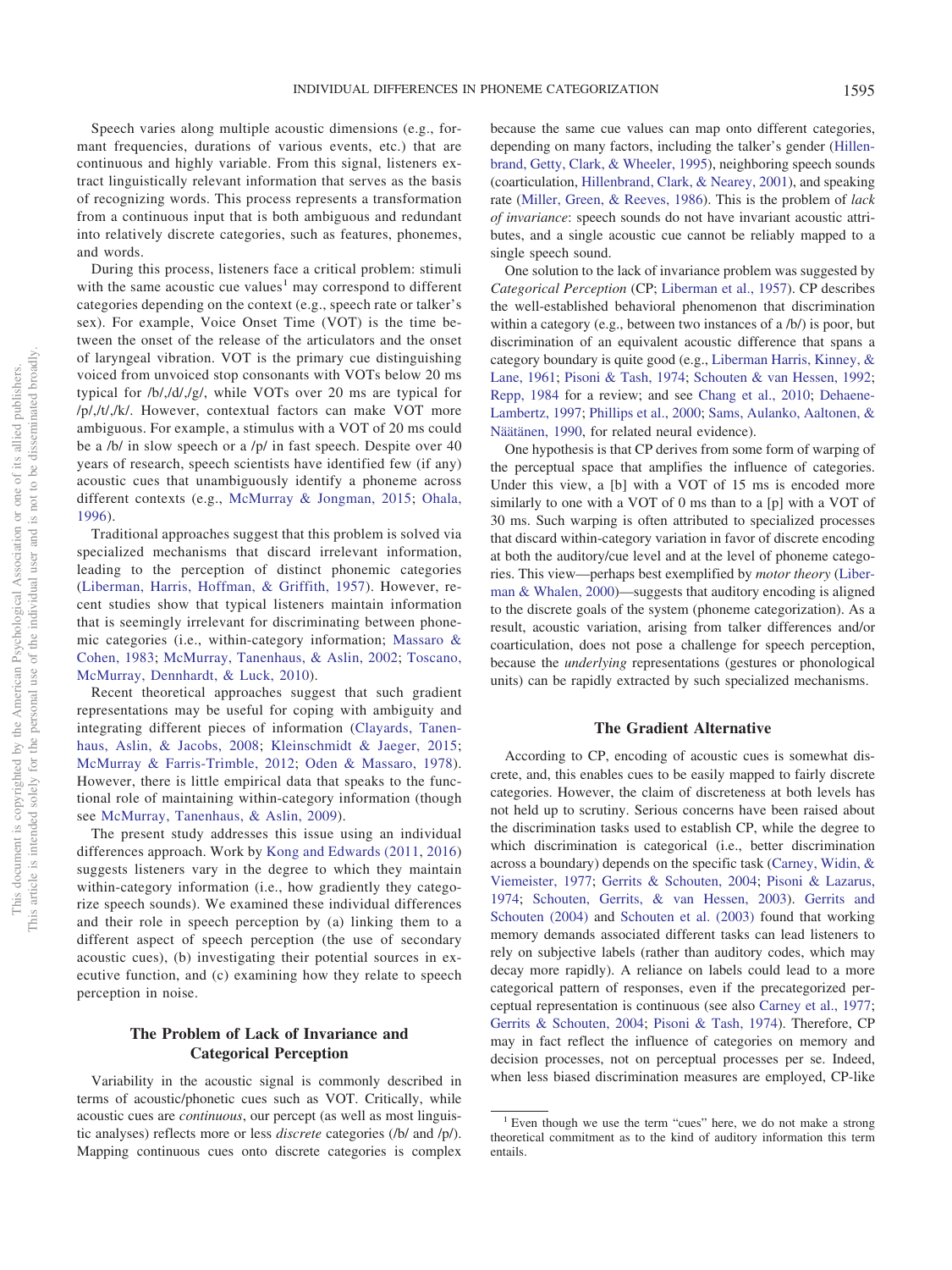effects disappear [\(Gerrits & Schouten, 2004;](#page-15-5) [Massaro & Cohen,](#page-16-5) [1983;](#page-16-5) [Pisoni & Lazarus, 1974\)](#page-16-19).

This dependence of CP on the discrimination task implies that encoding of speech cues may not be warped at all, but rather may reflect the input monotonically. Consistent with this idea, ERP and MEG responses to isolated words from VOT continua reflect a linear pattern of response to changes along the continuum with no evidence of warping [\(Frye et al., 2007;](#page-15-6) [Toscano et al., 2010;](#page-17-2) and see [Myers, Blumstein, Walsh, & Eliassen, 2009](#page-16-20) for MRI evidence). Moreover, beyond auditory encoding, there is substantial evidence that fine-grained detail is preserved at higher levels of the pathway, affecting even lexical processing [\(Andruski, Blumstein,](#page-15-7) [& Burton, 1994;](#page-15-7) [McMurray et al., 2002;](#page-16-6) [Utman, Blumstein, &](#page-17-7) [Burton, 2000\)](#page-17-7).

# **The Functional Role of Gradiency**

The usefulness of maintaining within-category information throughout levels of processing is a key idea of several theoretical approaches [\(Goldinger, 1998;](#page-15-8) [Kleinschmidt & Jaeger, 2015;](#page-16-7) [Kro](#page-16-21)[nrod, Coppess, & Feldman, 2016;](#page-16-21) [McMurray & Jongman, 2011;](#page-16-22) [Oden & Massaro, 1978\)](#page-16-9). It is hypothesized to allow for more flexible and efficient speech processing via at least three mechanisms. First, processes such as coarticulation and assimilation leave fine-grained, subcategorical traces in the signal (e.g., [Gow,](#page-15-9) [2001\)](#page-15-9), which can be used to anticipate upcoming input, speeding up processing. Multiple studies suggest that listeners take advantage of anticipatory coarticulatory information in this way [\(Gow,](#page-15-9) [2001;](#page-15-9) [Mahr, McMillan, Saffran, Ellis Weismer, & Edwards, 2015;](#page-16-23) [McMurray & Jongman, 2015;](#page-16-2) [Salverda, Kleinschmidt, & Tanen](#page-17-8)[haus, 2014;](#page-17-8) [Yeni-Komshian & Soli, 1981\)](#page-17-9). As these modifications are largely within-category, such anticipation is only possible if listeners are sensitive to this fine-grained detail.

Second, gradient encoding may offer greater flexibility in how cues map onto categories (e.g., [Massaro & Cohen, 1983;](#page-16-5) [Toscano](#page-17-2) [et al., 2010\)](#page-17-2). Continuous encoding of cues may, for example, permit for the values of one cue (e.g., VOT) to be interpreted in light of the values of another cue (e.g.,  $F_0$ ). Such processes may underlie the well-known trading relations that have been documented in speech perception [\(Repp, 1982;](#page-17-10) [Summerfield & Hag](#page-17-11)[gard, 1977;](#page-17-11) [Winn, Chatterjee, & Idsardi, 2013\)](#page-17-12). This kind of combinatory process would also be necessary for accurately compensating for higher level contextual expectations—for example, recoding pitch relative to the talker's mean pitch [\(McMurray &](#page-16-22) [Jongman, 2011,](#page-16-22) [2015\)](#page-16-2).

Third, gradient responding at higher levels, at the level of phonemes [\(McMurray, Aslin, Tanenhaus, Spivey, & Subik, 2008;](#page-16-24) [Miller, 1997\)](#page-16-25); or words [\(Andruski et al., 1994;](#page-15-7) [McMurray et al.,](#page-16-24) [2008\)](#page-16-24) may help cope with uncertainty. With a gradient encoding, the degree to which the perceptual system commits to one representation over another (e.g., /b/ vs. /p/) is monotonically related to the degree of support in the signal. For example, a labial stop with a VOT of 5 ms activates /b/-onset words *more* than a labial stop with a VOT of 15 ms, even though both map onto the same category. Superficially, this may appear disadvantageous as it could slow an efficient decision. However, given the variability, and noise in the signal, gradiency may allow listeners to "hedge" their bets in the face of ambiguity. It is precisely when cue values are more ambiguous that listeners should not commit too strongly

and keep their options open until more information arrives [\(Cla](#page-15-0)[yards et al., 2008;](#page-15-0) [McMurray et al., 2009\)](#page-16-10).

In sum, gradiency may allow the system to (a) harness finegrained (within-category) differences that may be helpful; (b) integrate information from multiple sources more flexibly; and (c) delay commitment when insufficient information is available. Thus, while the somewhat empirical question of the gradient versus discrete nature of speech representations has been hotly debated [\(Chang et al., 2010;](#page-15-2) [Gerrits & Schouten, 2004;](#page-15-5) [Liberman](#page-16-18) [& Whalen, 2000;](#page-16-18) [Massaro & Cohen, 1983;](#page-16-5) [McMurray et al., 2002;](#page-16-6) [Myers et al., 2009;](#page-16-20) [Toscano et al., 2010\)](#page-17-2), it has important theoretical ramifications for how listeners solve a fundamental perceptual problem.

#### **Individual Differences in Phoneme Categorization**

Despite the evidence for gradiency in typical listeners, it is less clear whether there are individual differences. Mounting evidence now exists in neuroscience for multiple pathways of speech processing [\(Blumstein, Myers, & Rissman, 2005;](#page-15-10) [Hickok & Poeppel,](#page-15-11) [2007;](#page-15-11) [Myers et al., 2009\)](#page-16-20) that can be flexibly deployed under different conditions [\(Du, Buchsbaum, Grady, & Alain, 2014\)](#page-15-12). Given this, different listeners may adopt different solutions to this problem, perhaps providing more weight to either dorsal or ventral pathways (see [Ojemann, Ojemann, Lettich, & Berger, 1989](#page-16-26) for analogous evidence in word production). Similarly, the [Pisoni and](#page-16-16) [Tash \(1974\)](#page-16-16) model of CP suggests that listeners have simultaneous access to both continuous acoustic cues *and* discrete categories. Again, this raises the possibility that listeners may weight these two sources of information differently during speech perception.

Considering the function of gradiency in speech perception, the possibility of individual differences raises three questions: (a) Are listeners gradient to varying degrees? (b) What are the sources of these differences? (c) Do such differences impact speech perception as a whole?

Much of the debate around categorical versus gradient perception in typical listeners concerns the degree to which gradiency might be adaptive (or maladaptive). In this regard, a consideration of listeners with communication disorders may be useful. Work on language-related disorders such as specific language impairment (SLI) and dyslexia suggests significant differences in the gradiency of speech perception between impaired and typical listeners [\(Coady, Evans, Mainela-Arnold, & Kluender, 2007;](#page-15-13) [Robertson,](#page-17-13) [Joanisse, Desroches, & Ng, 2009;](#page-17-13) [Serniclaes, 2006;](#page-17-14) [Sussman,](#page-17-15) [1993;](#page-17-15) [Werker & Tees, 1987,](#page-17-1) but see [Coady, Kluender, & Evans,](#page-15-14) [2005;](#page-15-14) [McMurray, Munson, & Tomblin, 2014\)](#page-16-27). Much of this work has examined phoneme categorization in a 2-alternative forced choice (2AFC) task. In this task, participants hear a word (or phoneme sequence; e.g., *ba* or *pa*) from a continuum ranging in small steps from one endpoint to the other and assign one of two labels. Listeners typically show a sigmoidal response function with a sharp transitioning from one phoneme category to the other. Critically, the steepness of the slope of the response function is used as a measure of category discreteness.

Using this measure, impaired listeners generally show shallower transitions between categories (but see [Blomert & Mitterer, 2004;](#page-15-15) [Coady, Kluender, & Evans, 2005;](#page-15-14) [McMurray et al., 2014\)](#page-16-27). For example, [Werker and Tees \(1987\)](#page-17-1) found that children with reading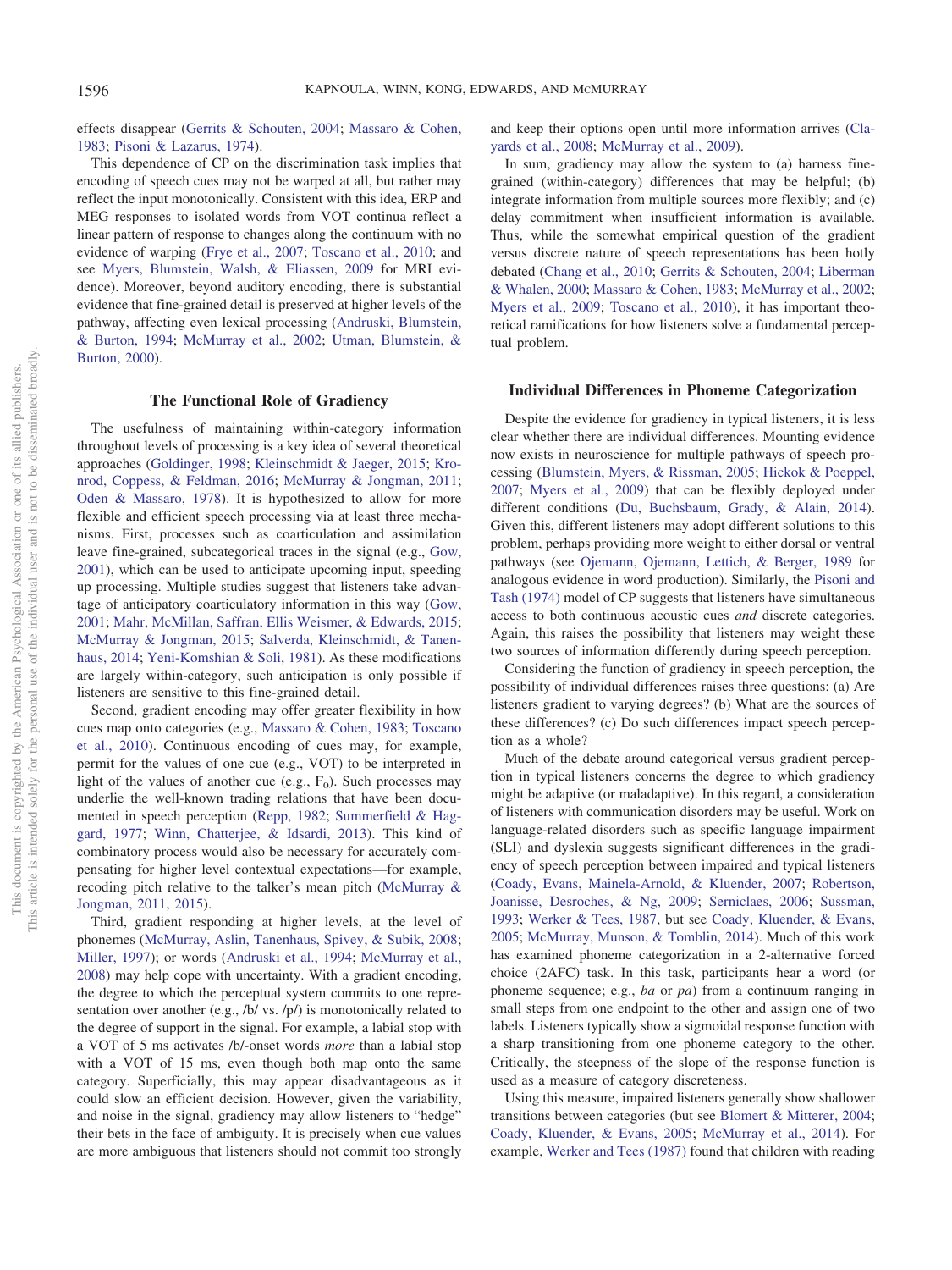difficulties had shallower slopes on a /b/-to-/d/ continuum than typical children (see also [Godfrey, Syrdal-Lasky, Millay, & Knox,](#page-15-16) [1981;](#page-15-16) [Serniclaes, Sprenger-Charolles, Carré, & Demonet, 2001\)](#page-17-16). [Joanisse, Manis, Keating, and Seidenberg \(2000\)](#page-16-0) found a similar pattern for language impaired (LI) children. More recently, [López-](#page-16-1)[Zamora, Luque, Álvarez, and Cobos \(2012\)](#page-16-1) found that shallower slopes in a phoneme identification task predict atypical syllable frequency effects in visual word recognition, suggesting some kind of atypical pattern of sublexical processing. Lastly, [Serniclaes,](#page-17-17) [Ventura, Morais, and Kolinski \(2005\)](#page-17-17) found that illiterate adults have shallower identification slopes than literate ones.

These findings are typically attributed to nonoptimal CP; if impaired learners encode cues inaccurately (e.g., they hear a VOT of 10 ms occasionally as 5 or 15 ms), then tokens near the boundary are likely to be encoded with cue values on the other side, flattening the function. This assumes a sharp, discrete category boundary as the optimum response function, which is corrupted by internal noise (in the encoding of acoustic cues) for disordered listeners [\(Moberly, Lowenstein, & Nittrouer, 2016;](#page-16-28) [Winn & Litovsky, 2015\)](#page-17-18). Thus, impaired listeners may have equally sharp underlying categorization functions as nonimpaired listeners, but the categorization output is corrupted due to noisier auditory encoding.

This account offers a clear explanation for listeners with obvious sensory impairments (e.g., hearing impairment), however, it may be less compelling, in the case of listeners with dyslexia or SLI, who may have impairments at higher levels than cue encoding. One alternative explanation is that children with dyslexia have *heightened* within-category discrimination [\(Werker & Tees, 1987\)](#page-17-1). This links dyslexia to a difficulty in discarding acoustic detail that is linguistically irrelevant [\(Bogliotti, Serniclaes, Messaoud-Galusi,](#page-15-17) [& Sprenger-Charolles, 2008;](#page-15-17) [Serniclaes et al., 2004\)](#page-17-0), a failure of a functional goal of categorization. Even in this case, however, the assumption is that discrete categorization, and a reduction of within-category sensitivity are to be desired, and a failure of any aspect of this process drives the shallower response slope (but see [Messaoud-Galusi, Hazan, & Rosen, 2011\)](#page-16-29).

Few studies have examined individual differences from the perspective that gradient perception may be beneficial (though see [McMurray et al., 2014\)](#page-16-27). An exception is [Clayards et al., \(2008\)](#page-15-0) who manipulated within-category variability of VOT across trials. When VOTs were more variable, listeners' response patterns followed shallower 2AFC slopes. This suggests that a shallower identification slope may reflect a different (and more useful) way of mapping cue values onto phoneme categories in that it reflects uncertainty in the input.

It is not clear how to reconcile the classic (categorical) view, arguing for the utility of more categorical labeling functions, with the more recent view that gradiency may be beneficial. Both sides may hold truth; shallower functions could derive from both noisier cue encoding *and* a more graded mapping of cues to categories. What is clear from the work on disordered language is that group differences in categorization relate to differences in language processing. More importantly, our review suggests that measures such as 2AFC phoneme identification may not do a good job measuring these differences, because it is difficult to distinguish noisy cue encoding from more gradient categorization.

# **Toward a New Measure of Phoneme Perception Gradiency**

The foregoing review reveals a fundamental limitation of 2AFC tasks: the systematicity with which listeners identify acoustic cues and map them to phoneme categories (noise) may be orthogonal to the degree to which they maintain within-category information [\(López-Zamora et al., 2012;](#page-16-1) [Messaoud-Galusi et al., 2011\)](#page-16-29). This is partly because the 2AFC task only allows binary responses. When a listener reports a stimulus as /b/ 30% of the time and as /p/ 70%, it could be because they discretely thought the stimulus was a /b/ on 30% of trials, or because they thought it had some likelihood of being either or both (on every trial) and the responses reflect the probability distributions of cues-to-categories mappings. A continuous measure may be more precise; if listeners hear the stimulus categorically as /b/ on 30% of trials, the trial-by-trial data should reflect a fully /b/-like response on those trials. In contrast, if listeners' representations reflect partial ambiguity, they should respond in between with variance clustered around the mean rating. As [Massaro and Cohen \(1983\)](#page-16-5) argue: "relative to discrete judgment, continuous judgments may provide a more direct measure of the listener's perceptual experience".

One such task is a visual analogue scaling (VAS) task. In this task, participants hear an auditory stimulus and select a point on a line to indicate how close the stimulus was to the word on each side [\(Figure 1;](#page-3-0) [Massaro & Cohen, 1983,](#page-16-5) for an analogous task in discrimination). This continuous response (instead of a binary choice) permits a more direct measure of gradiency. For example, if we assume a step-like categorization function plus noise in the cue encoding, listeners' responses should cluster close to the extremes of the scale, though for stimuli near the boundary, participants might choose the *wrong* extreme because noise would lead to misclassifications (e.g., they may choose the left end of the continuum for ambiguous /p/-initial stimuli). On the other hand, if listeners respond gradiently, we should observe a more *linear* relationship between the cue value (e.g., the VOT) and the VAS response, with participants using the whole range of the line and variance across trials clustering around the line. However, under either model, a 2AFC would give us an identical response function: a shallower slope.

VAS tasks have been used in speech, generally supporting the gradient perspective. [Massaro and Cohen \(1983\)](#page-16-5) used a VAS task to show that discrimination continuously related to acoustic distance without warping by categories. Many studies by Miller and colleagues (e.g., [Allen & Miller, 1999;](#page-15-18) [Miller & Volaitis, 1989\)](#page-16-30) used a VAS goodness scale task (e.g., asking "*How good of a /p/ was this?*") to characterize the graded prototype structure of phonetic categories. However, none of these lines of work examined individual differences or related such measures to variation in 2AFC categorization.

[Kong and Edwards \(2011,](#page-16-11) [2016\)](#page-16-12), building on related work by [Schellinger, Edwards, Munson, and Beckman \(2008\)](#page-17-19) and [Urberg-](#page-17-20)[Carlson, Kaiser, and Munson \(2008\),](#page-17-20) offer evidence for individual



<span id="page-3-0"></span>*Figure 1.* Visual analogue scaling task used by [Kong and Edwards \(2011,](#page-16-11) [2016\)](#page-16-12).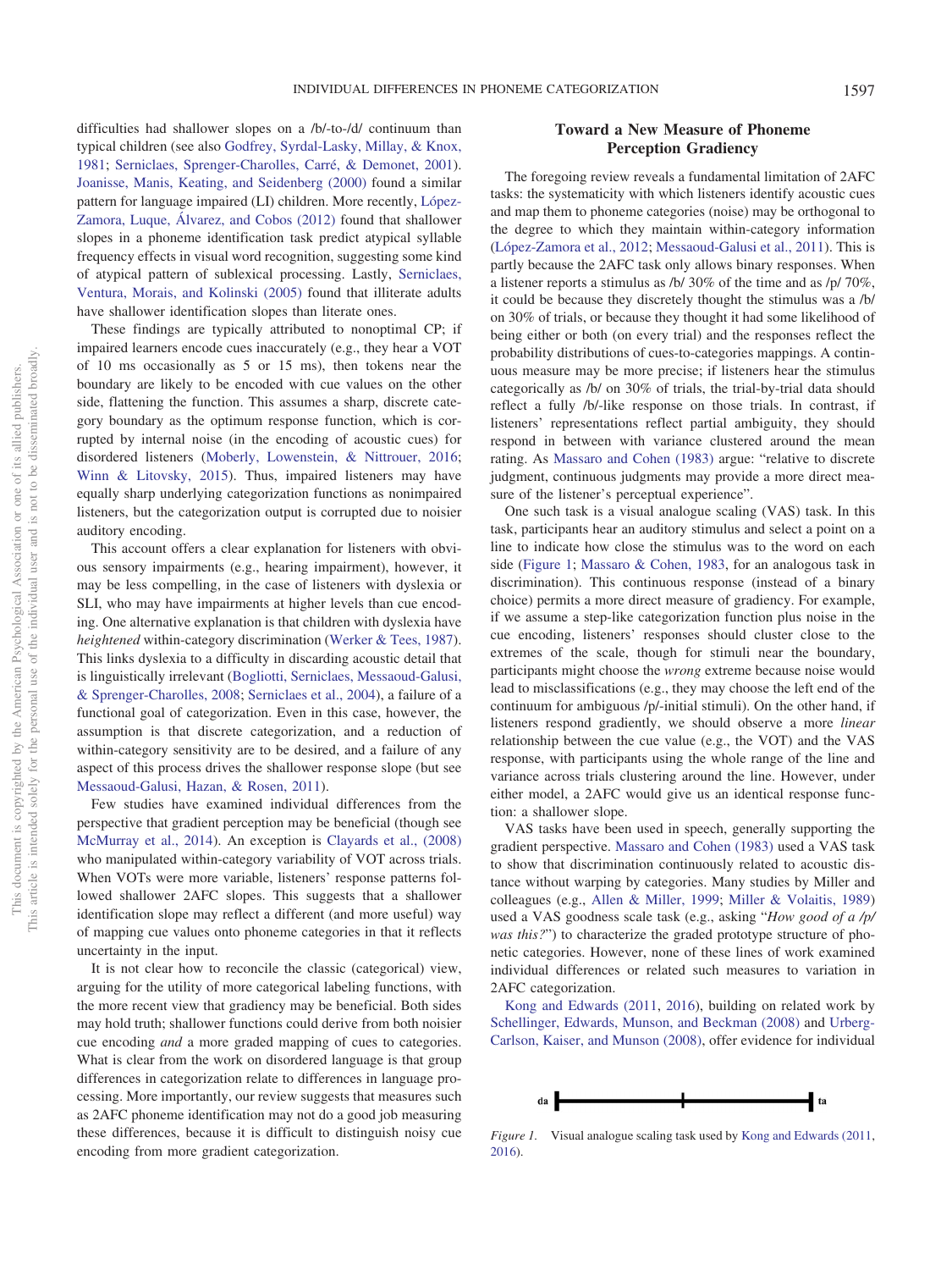differences (see also [Schellinger, Munson, & Edwards, 2016\)](#page-17-21). They tested adults on a /da/-/ta/ continuum, asking them to rate each token on a continuous scale. Participants varied in their ratings; some exhibited a more categorical pattern, preferring the endpoints of the line, while others were more gradient, using the entire scale. Further, more gradient responders showed a stronger reliance on a secondary acoustic cue in a separate categorization task—a pattern that was consistent across two separate testing sessions. Lastly, there was a correlation between gradiency and cognitive flexibility (assessed by the switch version of the Trail Making task), suggesting a link between speech perception and executive function.

These findings speak to the potential strengths of an individual differences approach for studying fundamental aspects of speech perception. [Kong and Edwards \(2011,](#page-16-11) [2016\)](#page-16-12) demonstrate the reliability of VAS measures, and provide preliminary support for a link between gradiency and the use of secondary cues (a key prediction of accounts suggesting gradiency could be beneficial to speech perception). However, some important methodological refinements and experimental extensions are necessary to fully address the key questions we ask here.

First, to assess secondary cue use, Kong and Edwards used the anticipatory eye movement (AEM) task [\(McMurray & Aslin,](#page-16-31) [2004\)](#page-16-31). This is a somewhat nontraditional measure of phoneme categorization that makes it difficult to evaluate their results in relation to studies using more traditional (e.g., 2AFC) measures of phoneme categorization. It is, therefore, unclear how the same individual may perform the more traditional 2AFC task versus a task such as the VAS, and the differences between the two patterns of performance would inform our understanding of the speech perception processes these two tasks tap into.

The previous point is particularly important given the discrepancy between studies of language disorders that have found shallower 2AFC slopes (e.g., [Werker & Tees, 1987\)](#page-17-1), and the newer view from basic research showing that gradiency is the typical pattern in nonimpaired listeners and may be adaptive [\(Clayards et](#page-15-0) [al., 2008\)](#page-15-0). The VAS task may offer unique insight into the relationship between the 2AFC task and these contrasting theoretical views of gradiency.

The second motivation for the current study is arguably the most important; [Kong and Edwards's \(2011\)](#page-16-11) statistical measure of gradiency captured the overall distributions of ratings (e.g., how often participants use the VAS endpoints) independently of the stimulus characteristics. While this documents individual differences, it may also be limited for two reasons. First, it leaves open the possibility that individual differences may also be sensitive to other aspects of speech perception (e.g., multiple cue integration or noise). For example, a flatter distribution could be obtained if listeners matched their VAS ratings to the VOT, or if they showed a large effect of  $F_0$  (which would spread out their responses), or even if they simply guessed. In contrast, by taking into account the stimulus (e.g., the VOT) we can estimate categorization gradiency independently of potentially confounding factors. Second, by developing a stimulus-dependent measure we can also compute an estimate of trial-by-trial noise in the encoding of stimuli, addressing a main critique of the 2AFC task.

Finally, executive function (EF) is a multifaceted construct. Kong and Edwards used two measures (Trail Making and colorword Stroop), which possibly load on different aspects of EF, but only found a correlation between the former and gradiency (though this should be qualified by their moderate sample size of 30). One goal here was to employ additional measures of EF, along with a much larger sample size to obtain a more definitive answer to this question.

Thus, the present study built on the Kong and Edwards VAS paradigm, but addressed the aforementioned issues with a number of changes and refinements of the methodology, including the use of a novel technique specifically developed to help us disentangle categorization gradiency from other aspects of speech perception.

## **The Present Study**

We sought to examine individual differences in speech perception by (a) establishing a precise and theoretically grounded measure of gradiency from the VAS task, (b) exploring the role of several factors that may be linked to these differences, and (c) assessing the role of gradiency in the perception of speech in noise (an issue not addressed by prior studies).

We collected VAS responses from a large sample  $(N = 131)$ , so that we could better evaluate individual differences in phoneme categorization gradiency. Listeners heard tokens from a twodimensional voicing continuum (matrix) that simultaneously varied in VOT and  $F_0$  (a secondary cue) and rated each token (how *b*-like vs. *p*-like it sounded) using the VAS. Critically, we developed and validated a new set of statistical tools for assessing an individual subject's gradiency that captured gradiency in responding in the same model that captured the relationship between stimulus-related factors and VAS responses.

Secondarily, we used a variety of continua (word and nonword, labial- and alveolar-initial) to assess the effects of lexical status and place of articulation respectively. While these manipulations were exploratory, prior results suggest that listeners may be more sensitive to subphonemic detail in real words [\(McMurray et al., 2008\)](#page-16-24). This raises the possibility that the individual differences reported by Kong and Edwards are only seen with nonwords, while most listeners show a gradient response pattern with words.

Next, we related our gradiency measure to the more standard 2AFC measure of categorization. As described, the 2AFC slope may reflect both categorization gradiency and internal noise in cue encoding. Thus, an explicit comparison between the VAS and 2AFC tasks may help disentangle what the 2AFC task is primarily measuring. Since both tasks are thought to reflect, at least to some degree, categorization gradiency, we expected a positive correlation between the VAS and 2AFC slopes. However, it was not clear how strong a correlation should be expected, given the ambiguity as to what affects the 2AFC task.

We also related gradiency (in the VAS task) to cue integration (from the 2AFC task), indexed by the influence of a secondary cue on categorization. As described above, we predicted that gradient listeners would be more sensitive to fine-grained information and should, therefore, be better at taking advantage of multiple cues (see [Kong & Edwards, 2016\)](#page-16-12).

Next, we extended earlier investigations by addressing whether these speech measures (gradiency and multiple cue integration) were related to nonlinguistic cognitive abilities. We collected a set of individual differences measures tapping different aspects of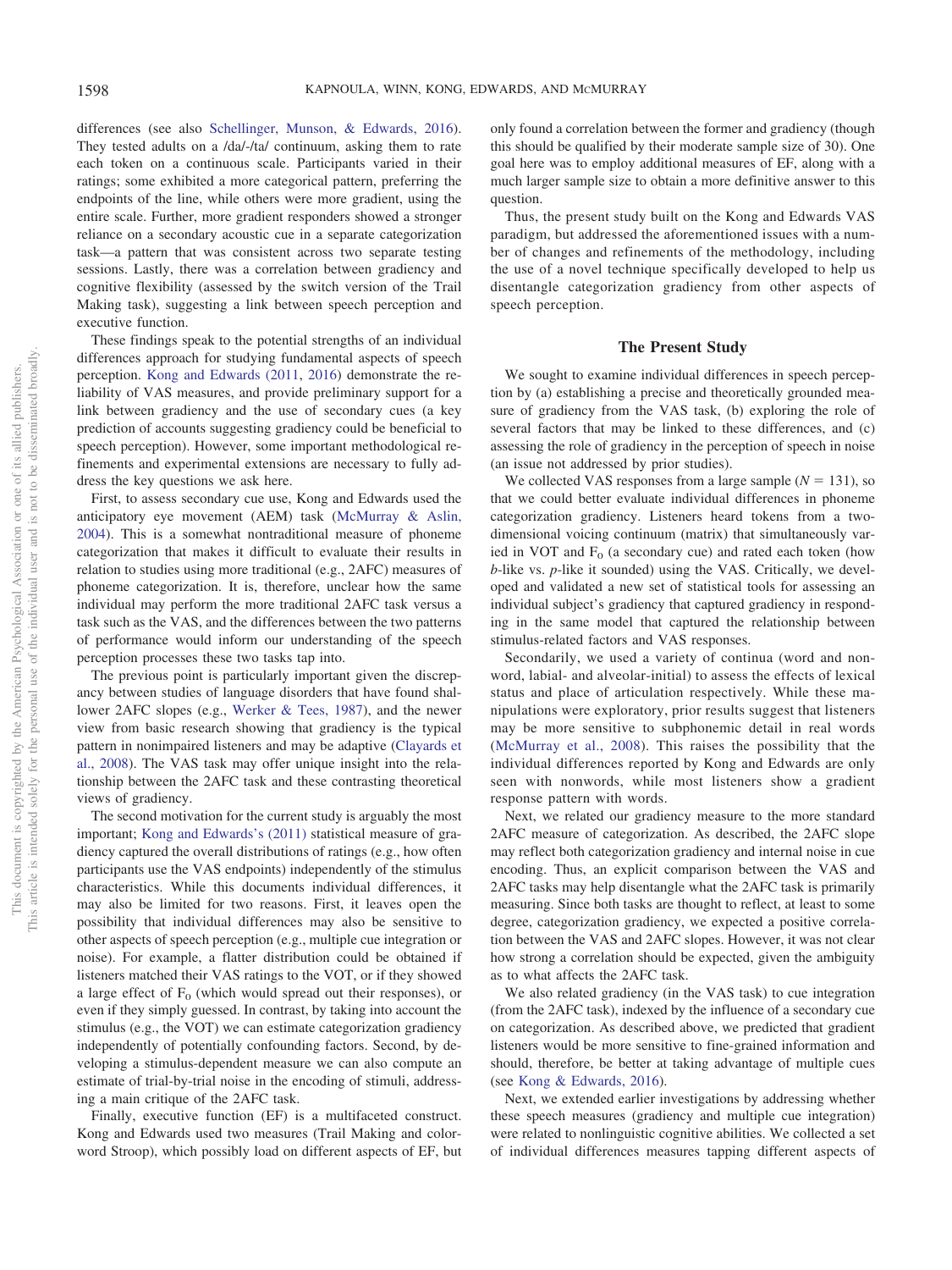executive function to evaluate these higher cognitive processes as possible (direct or indirect) sources of gradiency. Our hypothesis was that, to the extent that speech categorization may draw on domain-general skills such as EF or working memory, individual differences in these skills may be reflected in the gradiency or discreteness of categorization.

Finally, we performed a preliminary assessment of the functional role of gradiency (i.e., whether it is beneficial for speech perception) using a speech-in-noise recognition task.

# **Method**

# **Participants**

Participants were 131 adult monolingual speakers of American English, all of whom completed a hearing screening at four octavespaced audiometric test frequencies for each ear; one participant was excluded on this basis because of thresholds greater than 25 dB HL. Participants received course credit, and underwent informed consent in accord with University of Iowa IRB policies. Technical problems with several tasks led to their results not being available for one or more participants. Consequently, between two and 11 participants were excluded from the analyses of the specific tasks for which there were missing data.

# **Overview of Design**

Participants performed six tasks (see [Table 1\)](#page-6-0). To explore stimulus-driven effects on gradiency, we included voicing continua for labials and alveolars (within subject) in words, nonwords, and phonotactically impermissible nonwords (between subjects). VAS stimuli varied on seven VOT steps and five  $F_0$  steps (secondary cue).

A conventional 2AFC task was compared to the more continuous VAS task. The VAS task was always performed before the 2AFC task to avoid inducing any step-like bias on the former by the latter. The 2AFC task was conducted on continua that varied on seven steps of VOT and only two steps of  $F_0$ ; this allowed an independent estimate of secondary cue use measured as the difference in the category boundary between the two VOT continua.

We used three measures of nonlanguage cognitive function, tapping different aspects of executive function (EF). We used the Flanker task to assess inhibition, the N-Back task, which taps primarily working memory, and the Trail Making task as a measure of planning and executive performance. Finally, as a measure of speech perception accuracy, we administered a computerized version of the AzBio sentences [\(Spahr et al., 2012\)](#page-17-22), a speech-innoise measure.

# **Measuring Phoneme Categorization Gradiency**

To measure individual differences in phoneme categorization gradiency we used the VAS task with three types of continua (*stimulus-types*): (a) consonant-vowel-consonant (CVC) real words (RW); (b) CVC nonwords, (NW); and (c) phonotactically impermissible nonword  $CVs<sup>2</sup>$  that violated an English phonotactic constraint that lax vowels cannot appear in open syllables. Each participant was only tested on one stimulus-type (randomly selected). Within that, each participant was tested on two places of articulation (PoA), labial (e.g., *bull*-*pull*) and alveolar (e.g., *tenden*; see [Table 2\)](#page-6-1).

**VAS stimuli and design.** For each of the six pairs (see [Table](#page-6-1) [2\)](#page-6-1) we created a two-dimensional continuum by orthogonally manipulating VOT and F*<sup>0</sup> in Praat (*[Boersma & Weenink, 2016;](#page-15-19) [version 5.3.23]). VOT were manipulated in natural speech using progressive cross-splicing [\(Andruski et al., 1994;](#page-15-7) [McMurray et al.,](#page-16-24) [2008\)](#page-16-24). Progressively longer portions of the onset of a voiced sound (/b/ or /d/) were replaced with equivalent amounts from the aspiration of the voiceless sound (/p/ or /t/). Prior to splicing, voicoids were multiplied by a 3 ms onset ramp, and cross-spliced with the consonant burst/aspiration segment using a symmetrical 2-ms cross-fading envelope, to remove any waveform discontinuities at the splice point.

At each VOT step, the pitch contour was extracted and modified using the pitch-synchronous overlap-add (PSOLA) algorithm in Praat. Pitch onset varied in five steps spaced equally from 190 Hz to 125 Hz. Pitch was kept steady over the first two pitch periods of the vowel and fell (or rose) linearly until returning to the original contour 80 ms into the vowel. Final stimuli varied along seven VOT steps (1 to 45 ms) and five  $F_0$  steps (90 to 125 Hz). During the VAS task, each participant was presented with all 35 stimuli from each of the two PoA series with three repetitions of each stimulus resulting in 210 trials. Stimulus presentation was blocked by PoA, with the block order counterbalanced between participants.

**VAS procedure.** On each trial, participants saw a line with a printed word at each end (e.g., *bull* and *pull*, [Figure 1\)](#page-3-0). Voicedinitial stimuli were always on the left side. Participants used a computer mouse to click on a vertical bar and drag it from the center to a point on the line to indicate where they thought the sound fell in between the two words. Before starting, participants performed a few practice trials. Unless the participant had clarifying questions, no further instructions were given. The VAS task took approximately 15 min.

**Preprocessing of VAS data.** One obvious analytic strategy would be to fit a logistic to each participant's VAS data and use the slope as a measure of gradiency. However, since stimuli also varied along a secondary cue, this method is problematic; if a listener has a discrete boundary in VOT space, but the location of this boundary varies with  $F_0$ , the average boundary (across  $F_0$ s) would look gradient. Instead what is needed is a two-dimensional estimate of the slope. While logistic regression can handle this by weighting and summing the two independent factors, there is no single term separating the contribution of each cue from the overall slope.

To solve this problem, we developed a new function (Eq.1), the *rotated logistic*. This assumes a diagonal boundary in a twodimensional space described by a line with some cross-over point (along the primary cue) and an angle,  $\theta$  (see [Figure 2\)](#page-7-0). A 90°  $\theta$ indicates exclusive use of the primary cue, while a  $45^{\circ}$   $\theta$  indicates roughly equal use of both cues. Once  $\theta$  is identified, we rotate the coordinate space to be orthogonal to this boundary and estimate the slope of the response function perpendicular to the boundary.

This allows us to model gradiency with a single parameter that reflects the derivative of the function orthogonal to the diagonal boundary; shallower slopes indicate more gradient responses, independently of cue use (see [Figure 3\)](#page-8-0).

 $2$  Similar to those used by [Kong and Edwards \(2011,](#page-16-11) [2016\)](#page-16-12)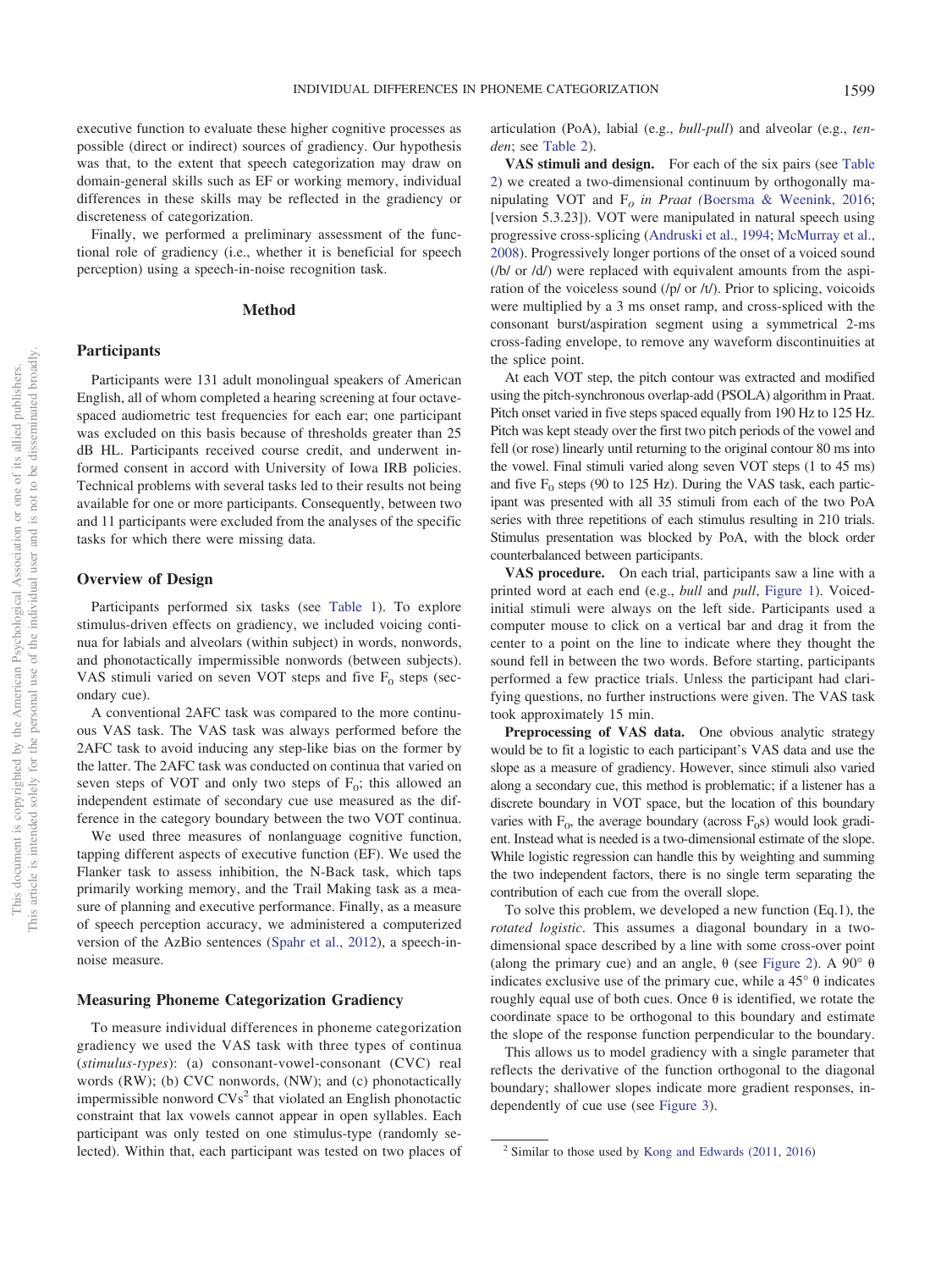| Order | Task         | Domain                     | Primarily measure of                   |
|-------|--------------|----------------------------|----------------------------------------|
|       | VAS.         | Speech categorization      | Phoneme categorization gradiency       |
|       | Flanker      | Cognitive                  | Executive function: inhibitory control |
|       | N-Back       | Cognitive                  | Executive function: working memory     |
| 4     | 2AFC         | Speech categorization      | Secondary cue use                      |
|       | Trail Making | Cognitive                  | Executive function: general            |
| 6     | AzBio        | Speech perception in noise | Speech perception accuracy             |

<span id="page-6-0"></span>Table 1 *Order and Description of Tasks*

*Note.* VAS = visual analogue scaling;  $2AFC = 2$ -alternative forced choice.

$$
p(resp) = b_1 + \frac{(b_2 - b_1)}{1 + e\left(\frac{-4 \cdot s \cdot 2 \cdot v(\Theta)}{(b_2 - b_1)}\right) \cdot \left(\frac{\tan(\Theta) \cdot (x_0 - VOT) - F_0}{\sqrt{1 + \tan(\Theta) 2}}\right)}
$$
(1)

Here,  $b_1$  and  $b_2$  are the lower and upper asymptotes, and *s* is the slope (as in the four-parameter logistic). The new parameters are:  $\theta$ , the angle of the boundary (in radians), and  $x_0$ , is the boundary's *x*-intercept. The independent variables are VOT and  $F<sub>0</sub>$ .  $\mathcal{U}(\theta)$  (in the denominator, seen in [2]) switches the slope direction if  $\theta$  is less than 90° to keep the function continuous.

$$
\upsilon(\theta) = \begin{cases} 1 & \text{if } \theta < = (\pi/2) \\ 0 & \text{otherwise} \end{cases}
$$
 (2)

For each participant, we calculated the average of the three responses for each of the 70 stimuli participants heard during the VAS task (separately for each PoA). The equation in (1, 2) was then fit to each subject's averaged VAS data using a constrained gradient descent method implemented in Matlab (using FMINCON) that minimized the least squared error (see S.1 for details about the curvetting procedure).

To assess the validity of this procedure, we conducted extensive Monte Carlo analyses. These tested both the ability of this procedure to estimate the true values of the data, and looked for any spurious correlations imposed on the data by the function or the curve fitting (e.g., if parameters were confounded with each other). These are reported in supplement S.2 and show very high validity, and no evidence of spurious correlation between the estimated parameters.

#### **Measuring Multiple Cue Integration**

We used a 2AFC task for two purposes. First, it offered a measure of multiple cue integration that is independent of the VAS. Second, by relating VAS slope to categorization slope we hoped to determine what drives changes in categorization slope.

<span id="page-6-1"></span>Table 2 *Stimuli Used in the VAS and the 2AFC Tasks*

| Place of articulation | Stimulus type           |                           |                    |  |  |
|-----------------------|-------------------------|---------------------------|--------------------|--|--|
| of first phoneme      | Real word               | Nonword                   | CV                 |  |  |
| Labial<br>Alveolar    | bull-pull<br>$den$ —ten | $buv$ --puv<br>$dev$ —tev | buh—puh<br>deh—teh |  |  |

*Note.* VAS = visual analogue scaling;  $2AFC = 2$ -alternative forced  $choice; CV = consonant-vowel.$ 

**2AFC stimuli and design.** The 2AFC task was performed immediately after the N-Back task for all participants. A subset of the VAS stimuli was used in the 2AFC task: all 7 VOT steps, but only the two extreme  $F_0$  values. This simplified quantification of listeners' use of  $F_0$  as the difference between boundaries for each  $F_0$ . Each of the 28 (7 VOTs  $\times$  2  $F_0$ s  $\times$  2 PoA) stimuli was presented 10 times (280 total trials). Similarly to the VAS task, trials were presented in two separate blocks, one for each PoA, and block order was counterbalanced between participants.

2AFC procedure. On each trial participants saw two squares, one on each side of the screen, each containing one of two printed words (e.g., *bull/pull*). The voiced-initial word was always in the left square. Participants were prompted to listen carefully to each stimulus and click in the box with the word that best matched what they heard. At the beginning of the task participants performed a few practice trials. The 2AFC task took approximately 11 min.

**Preprocessing of 2AFC data.** To quantify  $F_0$  use, we fitted each participant's response curve using a four-parameter logistic function (see [McMurray, Samelson, Lee, & Bruce Tomblin, 2010\)](#page-16-32) that provides estimates for minimum and maximum asymptotes, slope, and crossover (see Eq. 3).

$$
p(resp) = b_1 + \frac{b_2 - b_1}{1 + e(\frac{-4s}{(b2 - b1)}(x - c0))}
$$
 (3)

In this equation,  $b_1$  is the lower asymptote,  $b_2$  is the upper asymptote, *s* is the slope, and *co* is the *x*-intercept (see hypothetical data in [Figure 4\)](#page-8-1). This function was fit to each participant's responses separately for each  $F_0$  and for each PoA. Curves were fit using a constrained gradient descent method implemented with FMIN-CON in Matlab.

#### **Measures of Executive Function**

To investigate whether individual differences in cognitive function are related to gradiency in phoneme categorization, we used three tasks measuring aspects of executive function: (a) the Flanker task (available through the NIH Toolbox; [Gershon et al.,](#page-15-20) [2013\)](#page-15-20), (b) the N-Back task, and (c) the switch version of the Trail Making task (TMT-B).

**Flanker task (inhibitory control).** The Flanker task is commonly considered a measure of inhibitory control [\(Eriksen &](#page-15-21) [Eriksen, 1974\)](#page-15-21). Participants saw five arrows at the center of the screen and reported the direction of the middle arrow by pressing a key. The direction of the other four surrounding arrows (flankers) was either consistent or inconsistent with the target. On inconsis-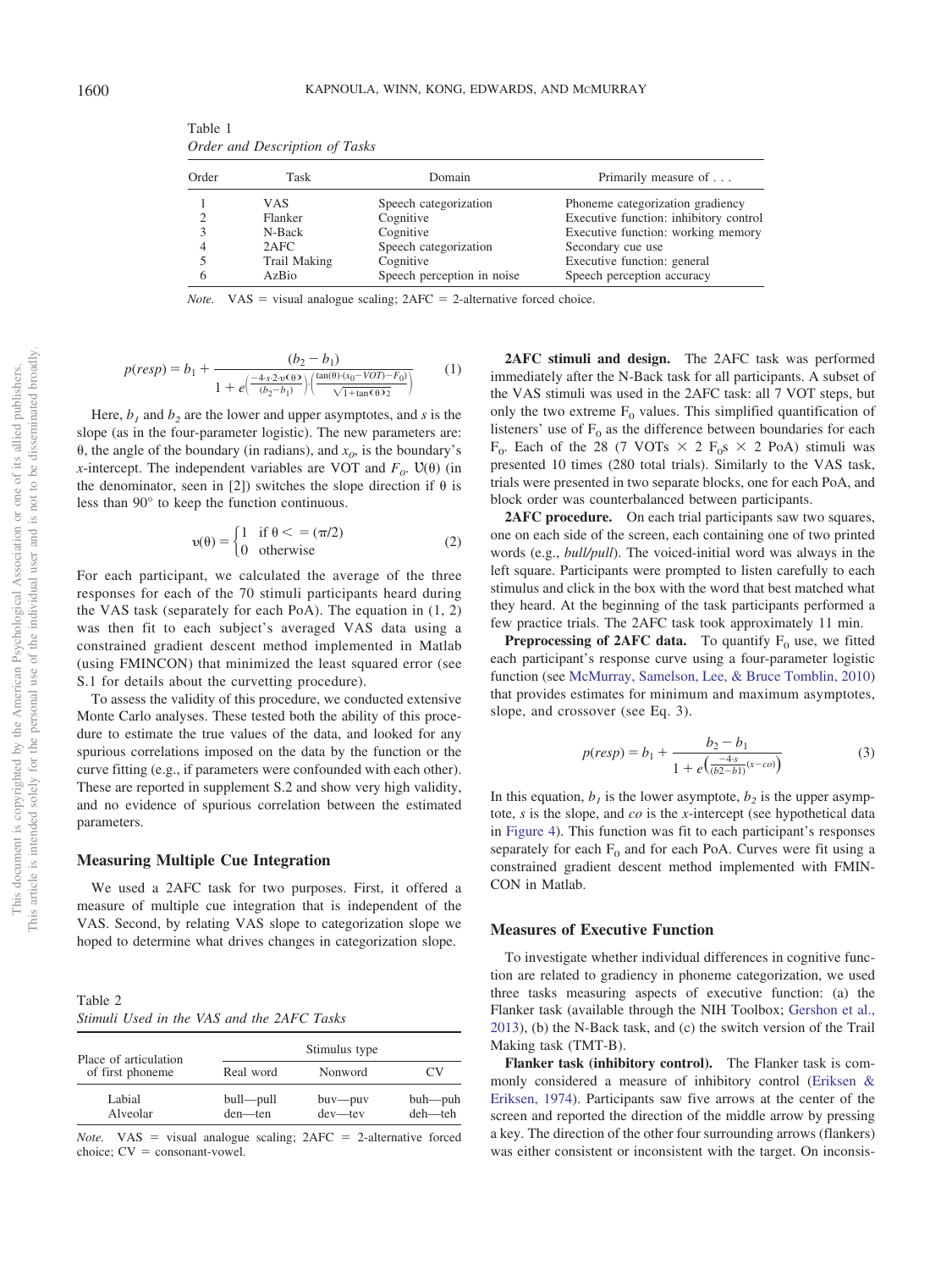

<span id="page-7-0"></span>*Figure 2.* Hypothetical response patterns based on mono-dimensional (left) and bidimensional (right) category boundaries.  $VOT = Voice Onset Time$ ;  $VAS = visual analogue scaling$ .

tent trials, the degree to which participants inhibit the flanking stimuli predicts response speed. The Flanker task had 20 trials (approximately 3 min). Inhibition measures were a composite of both speed and accuracy, following NIH toolbox guidelines.<sup>3</sup>

**N-Back task (working memory).** The N-Back task was used to measure complex working memory [\(Kirchner, 1958\)](#page-16-33). Participants viewed a series of numbers (each presented for 2,000 ms) and indicated whether the current number matched the previous one (1-back), the one two numbers before (2-back), or three before (3-back). The three levels of difficulty were presented in this order for all participants. There were 41, 42, and 43 trials for each difficulty level (respectively), yielding 40 responses to be scored in each level. The N-Back task took approximately 9 min. Average accuracy across the three difficulty levels was used as an indicator of working memory capacity.

**Trail Making task (cognitive control).** Part B of the Trail Making task assesses cognitive control [\(Tombaugh, 2004\)](#page-17-23). During this task participants were given a sheet of paper with circles containing numbers 1 through 16 and letters A through P. They used a pencil to connect the circles in order, alternating between numbers and letters, starting at number 1 and ending at letter P. The time it took to complete this task was recorded by a trained examiner and used as a measure of cognitive control. On average, the Trail Making task took 2.5 mins to administer.

# **Speech Recognition in Noise: The AzBio Sentences**

To measure how well participants perceive speech in noise, we administered the AzBio sentences [\(Spahr et al., 2012\)](#page-17-22), which consists of 10 sentences masked with multitalker babble (0 dB SNR). Sentences were delivered over high-quality headphones and participants repeated each sentence with no time constraint. An examiner recorded the number of correctly identified words on a computer display by clicking on each word of the sentence that was correctly produced. The logit-transformed percentage of correctly identified words was used as a measure of overall performance. The AzBio task took approximately 7 min.

# **Results**

We start with a brief descriptive overview of the VAS and the 2AFC data to validate the tasks and examine stimulus factors such as the role of word/nonword status. We then proceed to our theoretical questions.

## **Descriptive Overview of VAS Data**

Participants performed the VAS task as instructed, except three who responded with random points on the line and were excluded from analyses. In addition, technical problems led to missing data for five participants, leaving 123 participants with data for this task.

Participants used both VOT and  $F<sub>0</sub>$  to categorize stimuli. As expected, participants rated stimuli with higher VOT and higher  $F_0$ values as more /p/ (or /t/) like (see [Figure 5\)](#page-9-0). Replicating [Kong and](#page-16-11) [Edwards \(2011\),](#page-16-11) participants differed substantially in how they performed the VAS task. This can be clearly seen by computing simple histograms of the points that were used along the scale. As [Figure 6A](#page-9-1) shows, some participants primarily responded using the endpoints of the line [\(Figure 6A\)](#page-9-1), suggesting a more categorical mode of responding, while others used the entire line [\(Figure 6B\)](#page-9-1), suggesting a more gradient pattern.

While histograms such as those shown in [Figure 6](#page-9-1) show individual differences, this approach cannot address our primary questions because it ignores the stimulus. For example, Subject 9 could show a flat distribution because they guessed or because they aligned VAS ratings with the stimulus characteristics. A better approach must consider the relationship between stimulus and response.

<sup>&</sup>lt;sup>3</sup> Flanker task accuracy score =  $0.125$  \* Number of Correct Responses; Reaction Time (reaction time [RT]) Score =  $5-(5<sup>*</sup>[(log[RT]-log(500]))$ / (log(3000-log[500]). If accuracy levels are  $\leq 80\%$ , the final "total" computed score is the accuracy score. If accuracy levels are  $>80\%$ , RT score and accuracy score are combined.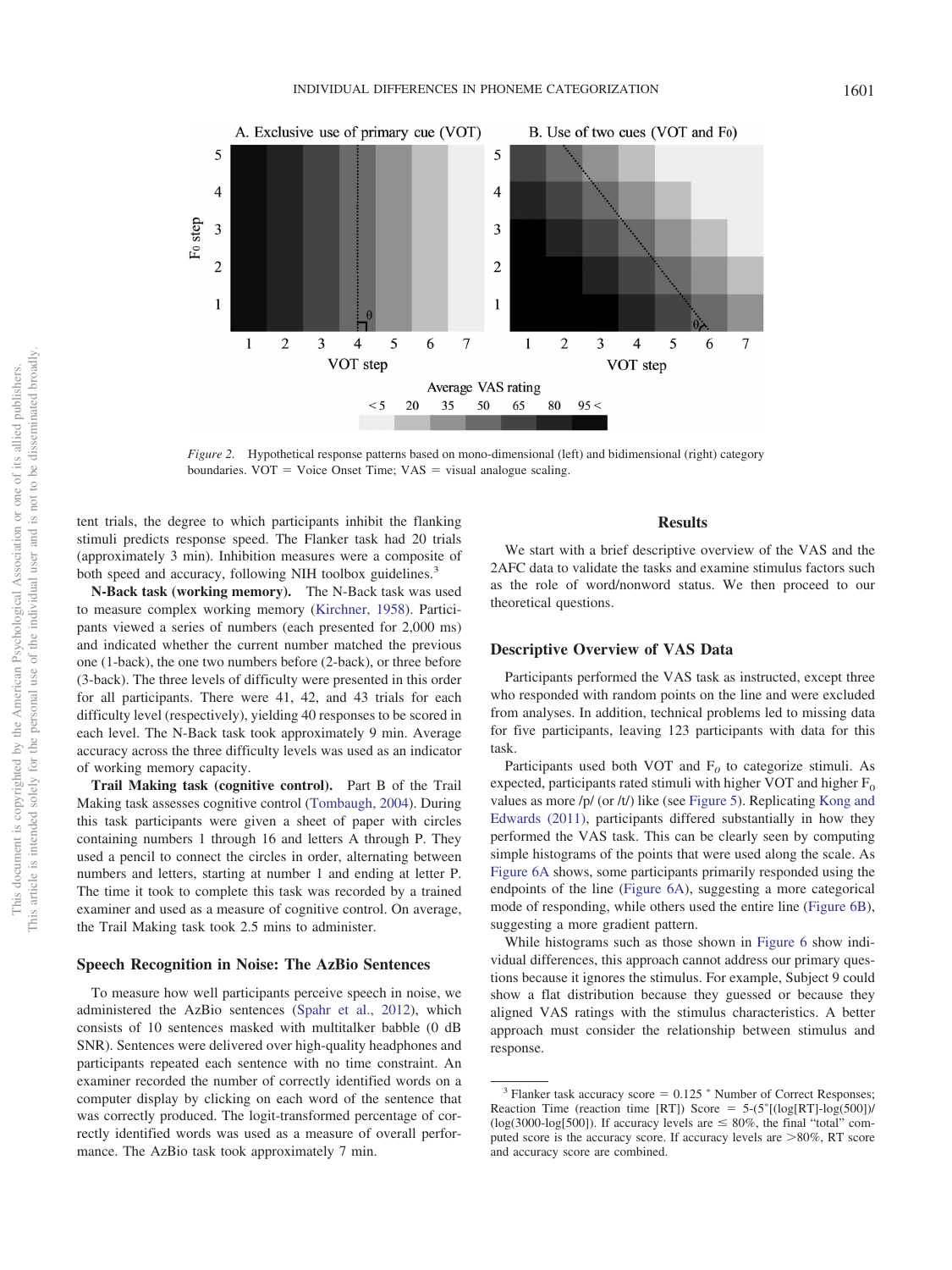

<span id="page-8-0"></span>*Figure 3.* Measuring phoneme categorization gradiency using the *rotated logistic*; Panel A: 3D depiction of voiced/unvoiced stop categorization as a function of VOT and  $F_0$  information (blue/lower front edge at more voiced VAS rating; red/high back edge at more unvoiced VAS rating); Panel B: 2D depiction of the same categorization function;  $\theta$  marks the theta angle that we use to rotate the *x*-axis so that it is orthogonal to the categorization boundary; Panel C: depiction of categorization slope using the rotated *x*-axis  $(x')$ .  $VOT = V<sub>o</sub>$  Use Onset Time;  $VAS =$  visual analogue scaling. See the online article for the color version of this figure.

[Figure 7](#page-9-2) shows results for two participants plotting the individual (trial by trial) VAS responses as a function of VOT and  $F_0$ . Subject 7 gives mostly binary responses, VAS scores near 0 or 100. What differs as a function of VOT is the likelihood of giving a 0 or 100 rating. In this case, at intermediate VOTs we see random fluctuations between the two endpoints, rather than responses clustered around an intermediate VAS value. Thus, this participant appears to have adopted a categorical approach. In contrast, Subject 8's responses closely follow the cue values of each stimulus, and variation is tightly clustered around the mean. Thus, subject 8's responses seem to reflect the gradient nature of the input.

To quantify individual differences, we fitted participants' VAS ratings using the rotated logistic function provided in Eq.1. [Figure](#page-10-0) [8](#page-10-0) shows the actual and fitted response functions for the two types of stimuli (labial and alveolar) across participants. Because the distribution of raw VAS slopes was positively skewed, we logtransformed values for analysis.



<span id="page-8-1"></span>*Figure 4.* Hypothetical response curves in the 2AFC; (dark: low pitch; light: high pitch). 2AFC = 2-alternative forced choice;  $VOT = Voice$  Onset Time.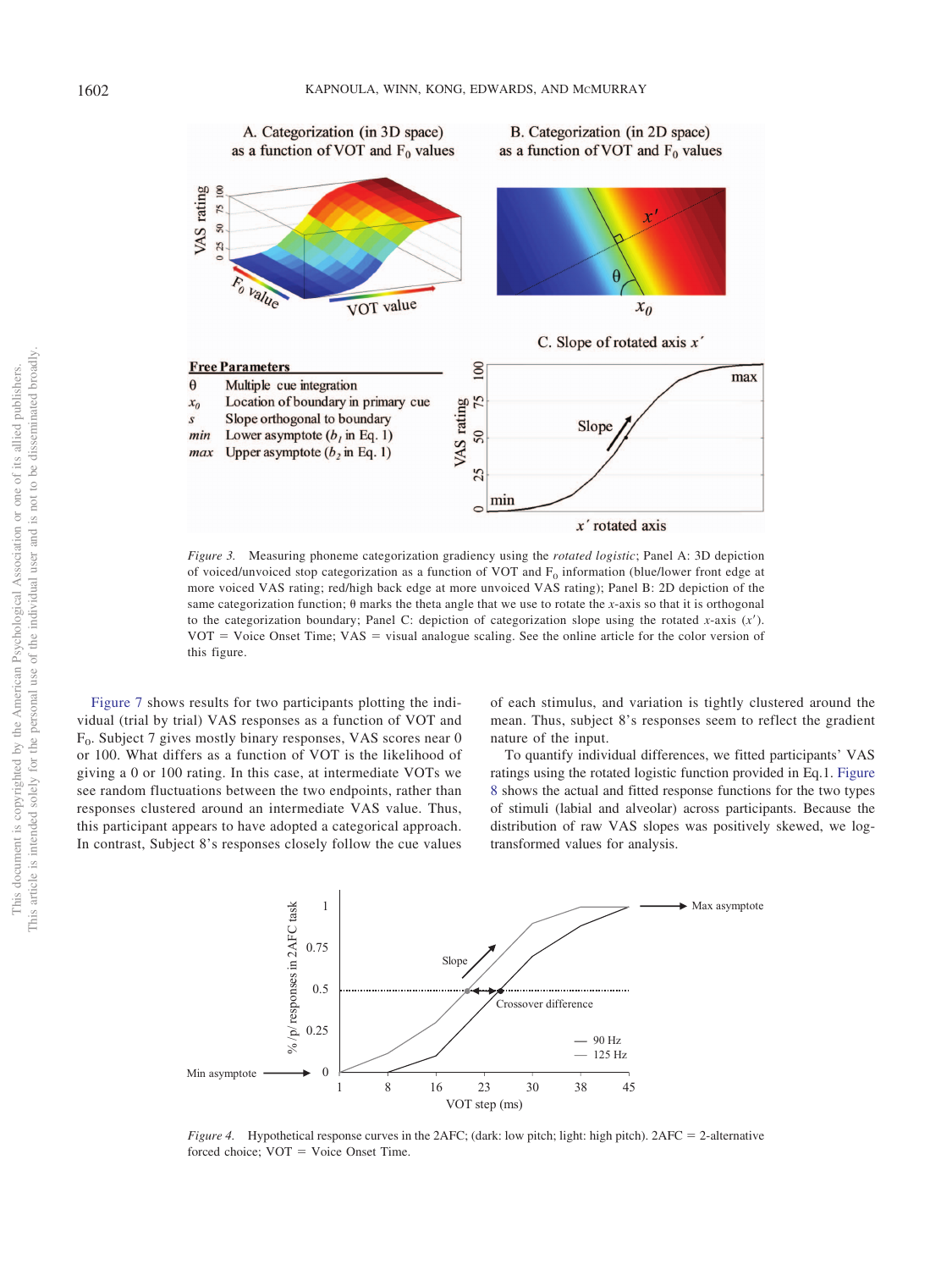

<span id="page-9-0"></span>*Figure 5.* Visual analogue scaling responses by Voice Onset Time and  $F_0$ steps.

We conducted an analysis of VAS scores as a function of stimulus type and place of articulation (PoA; see supplement S.3 for details). In brief, we found no significant effects of stimulus type or PoA on VAS slope. We also found evidence for higher use of  $F_0$  for labial compared to alveolar stimuli.



<span id="page-9-2"></span>*Figure 7.* Sample VAS ratings per VOT and  $F_0$  value exhibiting highly dissimilar patterns of noise; Subject 7 (left) responds categorically (close to the endpoints), but sometimes picks the wrong endpoint, whereas Subject 8 (right) closely maps his ratings to the VOT steps.  $VOT = Voice$  Onset Time;  $VAS =$  visual analogue scaling.

# **Descriptive Overview of 2AFC Data**

The three participants that were excluded from the VAS analyses were also excluded from the 2AFC analyses. In addition, two additional participants were excluded due to technical issues, leaving 126 participants with data for this task.

Participants used both VOT and  $F_0$  in the 2AFC task. They were more likely to categorize stimuli as  $/p/$  (or  $/t/$ ) when they had higher VOTs and higher  $F_0$  values (see [Figure 9\)](#page-11-0). We fitted 2AFC data using Eq. 3. The distribution of 2AFC slopes was positively skewed, so these were log-transformed for analyses. Similarly, the distribution of raw crossover differences (our measure of  $F_0$  use) was moderately positively skewed, so these were square-root transformed.



<span id="page-9-1"></span>*Figure 6.* Histograms of sample individual visual analogue scaling responses.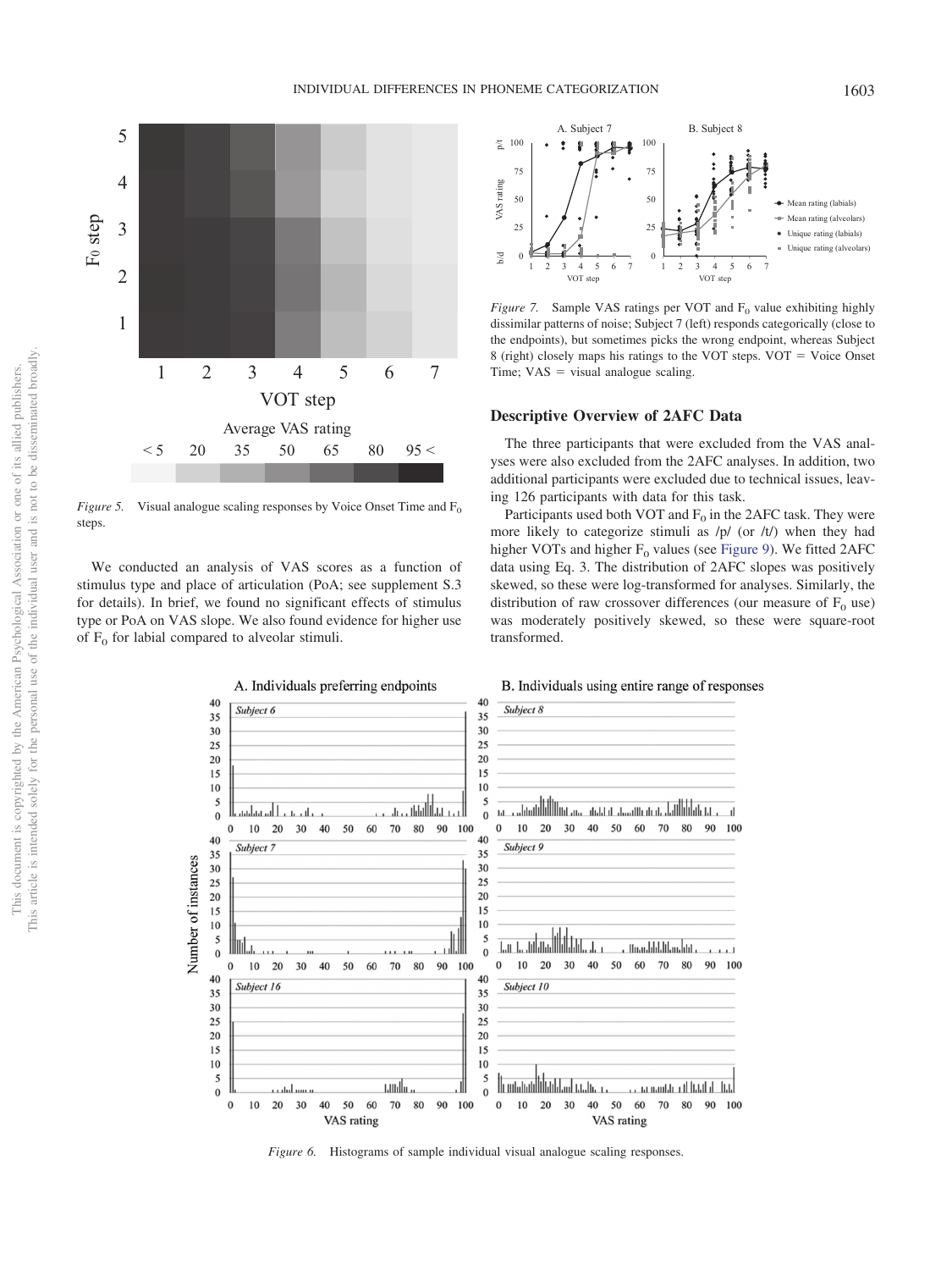

<span id="page-10-0"></span>*Figure 8.* Actual and fitted VAS ratings (dark: labial; light: alveolar).  $VAS =$  visual analogue scaling;  $VOT =$  Voice Onset Time.

We analyzed 2AFC results by stimulus type and PoA (see supplement S.4 for details). In brief, we found no main effects of stimulus type or PoA on 2AFC slope. Second, similarly to the VAS task, listeners used  $F_0$  more for labial stimuli and hardly at all for alveolars [\(Figure 9B\)](#page-11-0).

## **Descriptive Analyses: Summary**

Listeners were highly consistent across tasks in how they categorized stimuli (e.g., there was no main effect of stimulus type or PoA on slope in either task; and there was greater use of pitch information for labials in both tasks; see supplement S.5). Based on these results, we averaged slopes across PoA to compute a single slope estimate for each participant in each task. In addition, given the importance of multiple cue integration for our questions, only labial-initial stimuli were included in the analyses of  $F_0$  use. More broadly, this close similarity in the pattern of effects between the VAS and 2AFC results validates the VAS task and is in line with a pattern of categorization that is relatively stable within individuals.

## **Individual Differences in Speech Perception**

We next addressed our primary theoretical questions by examining how our speech perception measures were related to each other and to other measures.

**Noise and gradiency in phoneme categorization.** We first examined the relationship between VAS slope (categorization gradiency) and 2AFC slope (which may reflect categorization gradiency and/or internal noise in cue encoding). As slope was averaged across the two PoA, there were no repeated measurements, enabling us to use hierarchical regression to evaluate VAS slope as a predictor of 2AFC slope.

On the first level of the model (see [Table 3\)](#page-11-1), stimulus type was entered, contrast-coded into two variables, one comparing CVs to the other two (CV = 2; RW =  $-1$ ; NW =  $-1$ ), and the other comparing RWs to the other two  $(RW = 2; NW = -1;$  $CV = -1$ ). This explained 1.78% of the variance,  $F(2, 117) =$ 1.06,  $p = 0.35$ . On the second step, VAS slope was added to the model, which did not account for significantly additional variance  $(R_{\text{change}}^2 = .002, F_{\text{change}} < 1)$ . On the last step, we entered the VAS Slope  $\times$  Stimulus Type interaction, which accounted for a marginally significant additional variance  $(R_{\text{change}}^2 = .048,$  $F_{change}(5,114) = 2.96, p = .056$ . To examine this interaction, we split the data by stimulus type; however, VAS slope did not account for a significant portion of the 2AFC slope variance in any of the subsets.<sup>4</sup>

This lack of correlation between 2AFC and VAS slope implies the two measures may reflect different aspects of speech categorization. As described, this may be because the 2AFC task is more sensitive to noise (in the encoding of cues), while the VAS reflects categorization gradiency. This is in line with [Figure 7,](#page-9-2) which suggests that two subjects may have similar mean slopes in the VAS task despite large differences in the trial-to-trial noise around that mean. While the 2AFC task cannot assess this, the VAS task may be able to do so.

To test this hypothesis, we extracted a measure of noise in cue encoding from the VAS task using residuals. We first computed the difference between each VAS rating (on a trial-by-trial basis) and the predicted value from that subject's rotated logistic. We then computed the standard deviation of these residuals. This was done separately for each PoA and averaged to estimate the noise for each subject. The *SD* of the residuals in the VAS task was marginally correlated with 2AFC slope in the expected direction (negatively),  $r = -.168$ ,  $p = .063$ . Listeners with shallower 2AFC slopes showed more noise in the VAS task. Interestingly, noise was weakly positively, though not significantly, correlated with VAS slope,  $r = .120$ ,  $p = .185$ , suggesting that, if anything, listeners with higher gradiency (shallower VAS slope) are less noisy in their VAS ratings. This seems to agree with the sample results presented in [Figure 7,](#page-9-2) as more gradient listeners tend to give ratings that more systematically reflect the stimulus characteristics.

**Secondary cue use as a predictor of gradiency.** Next, we examined whether gradiency in phoneme categorization was linked to multiple cue integration. As above, we used hierarchical regression with VAS slope as the dependent variable. Independent variables were stimulus type (coded as before) and  $F_0$  use (the difference in 2AFC crossover points between low and high  $F_0$ ). Only labial-initial stimuli were included. In the first level (see [Table 4\)](#page-11-2), stimulus type did not significantly account for variance in VAS slope,  $R^2 = .014$ ,  $F < 1$ . In the second level,  $F_0$  explained significant new variance,  $\beta = -.296$ ;  $R_{change}^2 = .077$ ,  $F_{change}(1, 116) = 9.87, p < .01$ . On the last level, the  $F_0$  use  $\times$ Stimulus Type interaction did not significantly account for additional variance  $(R_{change}^2 = .024, F_{change}(2, 114) = 1.53, p = .220)$ . These results corroborate [Kong and Edwards \(2016\):](#page-16-12) listeners with more phoneme categorization gradiency (shallower VAS slope)

<sup>4</sup> The lack of a significant relationship between the slopes for the two tasks raised the possibility that perhaps the VAS task is not related to more standard speech categorization measures. To confirm that the VAS task could provide good measures of basic aspects of speech perception (such as category boundary and secondary cue use), we also examined correlations between the crossover and  $F_0$  use extracted from the two tasks (see supplement S.6). These show a robust relationship, supporting the validity of the VAS task.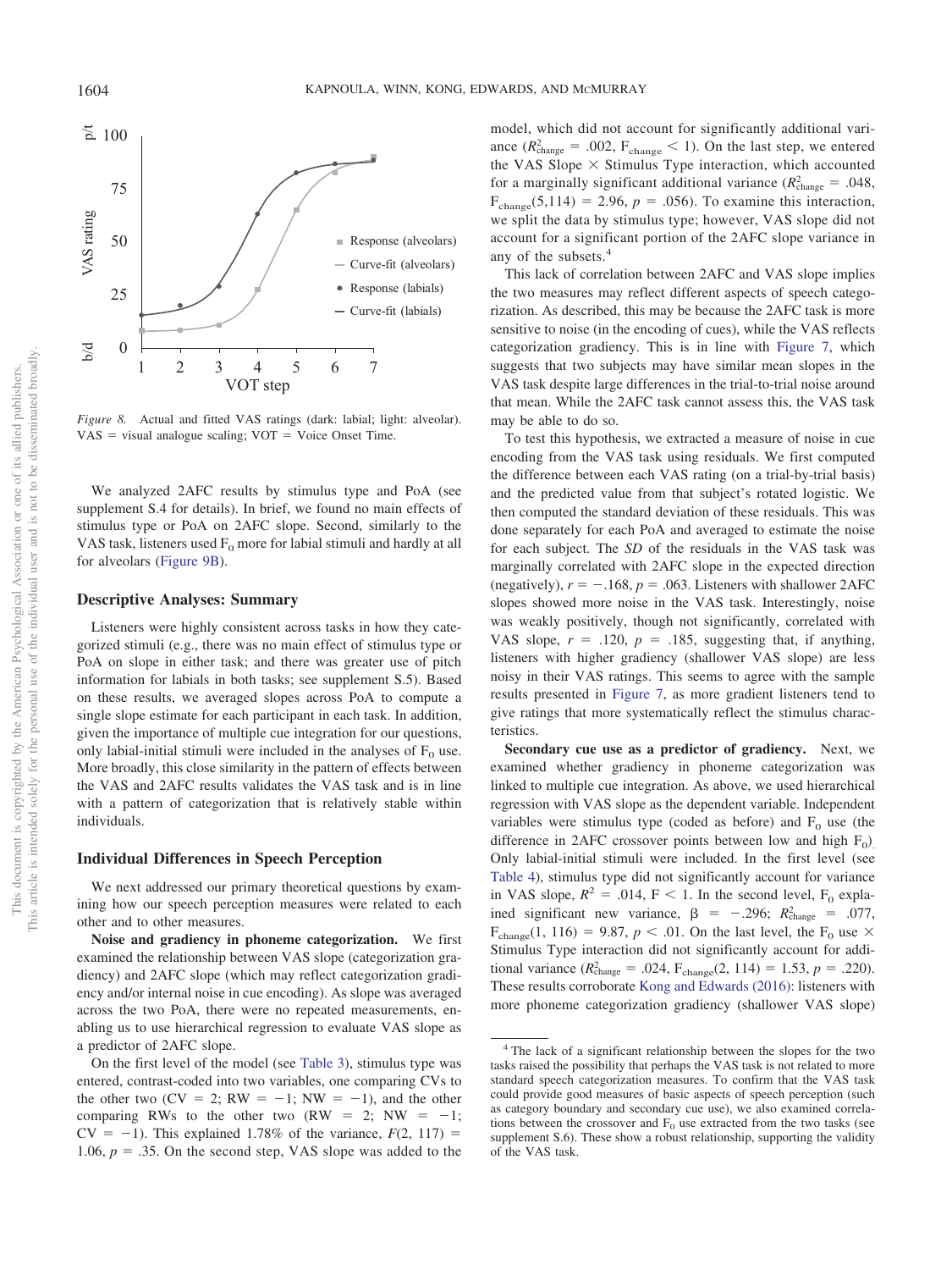

<span id="page-11-0"></span>*Figure 9.* Actual and fitted 2AFC responses (dark: low pitch; light: high pitch). Figure depicts averages of fitted logistics, not fitted logistics of averages.  $2AFC = 2$ -alternative forced choice;  $VOT =$  Voice Onset Time;  $VAS =$  visual analogue scaling.

showed greater use of  $F_0$ , suggesting a link between these aspects of speech perception.

**Executive function and gradiency.** Next we examined the relationship between executive function (EF) and categorization gradiency. Because the distribution of N-Back scores was positively skewed, while the distribution of the Trail Making task was moderately positively skewed, we used the log-transformed and square-rooted values respectively in all analyses.

We first estimated the correlations between EF measures. Flanker (inhibition) was not significantly correlated with either N-Back (working memory;  $r = .01$ ) or Trail Making (executive function;  $r = .12$ ). However, N-Back performance was weakly, but significantly, correlated with Trail Making ( $r = .19$ ,  $p < .05$ ).

We then conducted a series of regressions examining the relationship between phoneme categorization gradiency and EF (see [Table 5\)](#page-12-0). Three regressions were run, one for each EF measurewith VAS slope (averaged across PoA) as the dependent variable. In the first level of each model we entered stimulus type, and each EF measure was added in the second level.

As in prior analyses, stimulus type did not correlate with VAS slope. N-Back, however, explained a significant portion of the VAS slope variance, with higher N-Back scores significantly predicting shallower VAS slopes,  $\beta = -0.22$ ;  $R_{change}^2 = 0.045$ ,  $F_{change}(1,$  $108$ ) = 5.09,  $p < .05$  [\(Figure 10A\)](#page-12-1). Trail Making did not predict VAS slope,  $R_{change}^2 = .014$ ,  $F_{change}(2, 108) = 1.49$ ,  $p = .23$  [\(Figure](#page-12-1)

<span id="page-11-1"></span>Table 3 *Hierarchical Regression Steps: Predicting 2AFC Slope From VAS Slope*

|        | Predictor                                                                 | B                    | SE   | ß                             | $R^2$ |
|--------|---------------------------------------------------------------------------|----------------------|------|-------------------------------|-------|
| Step 1 | RW vs. others                                                             | .051                 | .036 | .150                          | .018  |
|        | CV vs. others                                                             | .035                 | .036 | .105                          |       |
| Step 2 | VAS slope                                                                 | .088                 | .156 | .052                          | .020  |
|        | Step 3 VAS slope $\times$ RW vs others<br>VAS slope $\times$ CV vs others | $-.215$ .119<br>.092 | .129 | $-1.113$ <sup>†</sup><br>.484 | .068  |
|        |                                                                           |                      |      |                               |       |

*Note.*  $RW = \text{real words}$ ;  $CV = \text{consonant-vowel}$ ;  $VAS = \text{visual ana}$ logue scaling.

 $\frac{1}{p}$  < .1.

[10B\)](#page-12-1), nor did Flanker,  $R_{change}^2 = .007$ ,  $F_{change} < 1$ ,  $p = .40$  [\(Figure](#page-12-1) [10C\)](#page-12-1).

**Executive function and multiple cue integration.** The two prior analyses showed a relationship (a) between gradiency and cue integration and (b) between gradiency and N-Back performance (i.e., working memory). Given this, we next tested the possibility that the first correlation (gradiency and multiple cue integration) may be driven by a third factor, possibly EF. For example, greater working memory span may allow listeners to better maintain within-category information *and* better combine cues. We thus conducted hierarchical regressions with secondary cue use as the dependent variable. As above, three regression models were fitted-one for each EF measure with stimulus type at the first level, and an EF measure on the second.

Stimulus type had a significant effect on secondary cue use (see [Table 6;](#page-12-2) see also supplement S.4), with significantly lower crossover differences (weaker use of  $F_0$  as a secondary cue) for CV stimuli. On the second level, none of the EF measures was correlated with secondary cue use (*N*-Back:  $R_{\text{change}}^2 = .003$ ,  $F_{\text{change}} < 1$ ,  $p = .50$ ; Trail Making:  $R_{\text{change}}^2 = .006$ ,  $F_{\text{change}} < 1$ ; Flanker:  $R_{\text{change}}^2 = .006$ ,  $F_{\text{change}} < 1$ ). These results suggest that whatever the nature of the relationship between gradiency and multiple cue integration, it is unlikely to be driven by EF.

**Speech-in-noise perception.** Finally, we tested the hypothesis that maintaining within-category information may be beneficial for speech perception more generally. Speech recognition in noise

<span id="page-11-2"></span>Table 4

*Hierarchical Regression Steps: Predicting VAS Slope From*  $F<sub>0</sub>$  *Use* 

|        | Predictor                       | В       | SE   | ß          | $R^2$ |
|--------|---------------------------------|---------|------|------------|-------|
| Step 1 | RW vs others                    | .012    | .027 | .047       | .014  |
|        | CV vs others                    | .034    | .027 | .133       |       |
| Step 2 | $F_0$ use                       | $-.341$ | .108 | $-.296***$ | .091  |
| Step 3 | $F_0$ use $\times$ RW vs others | .077    | .090 | .098       | .115  |
|        | $F_0$ use $\times$ CV vs others | $-.092$ | .085 | $-.105$    |       |

*Note.*  $RW = \text{real words}$ ;  $CV = \text{consonant-vowel}$ .

 $p < .01$ .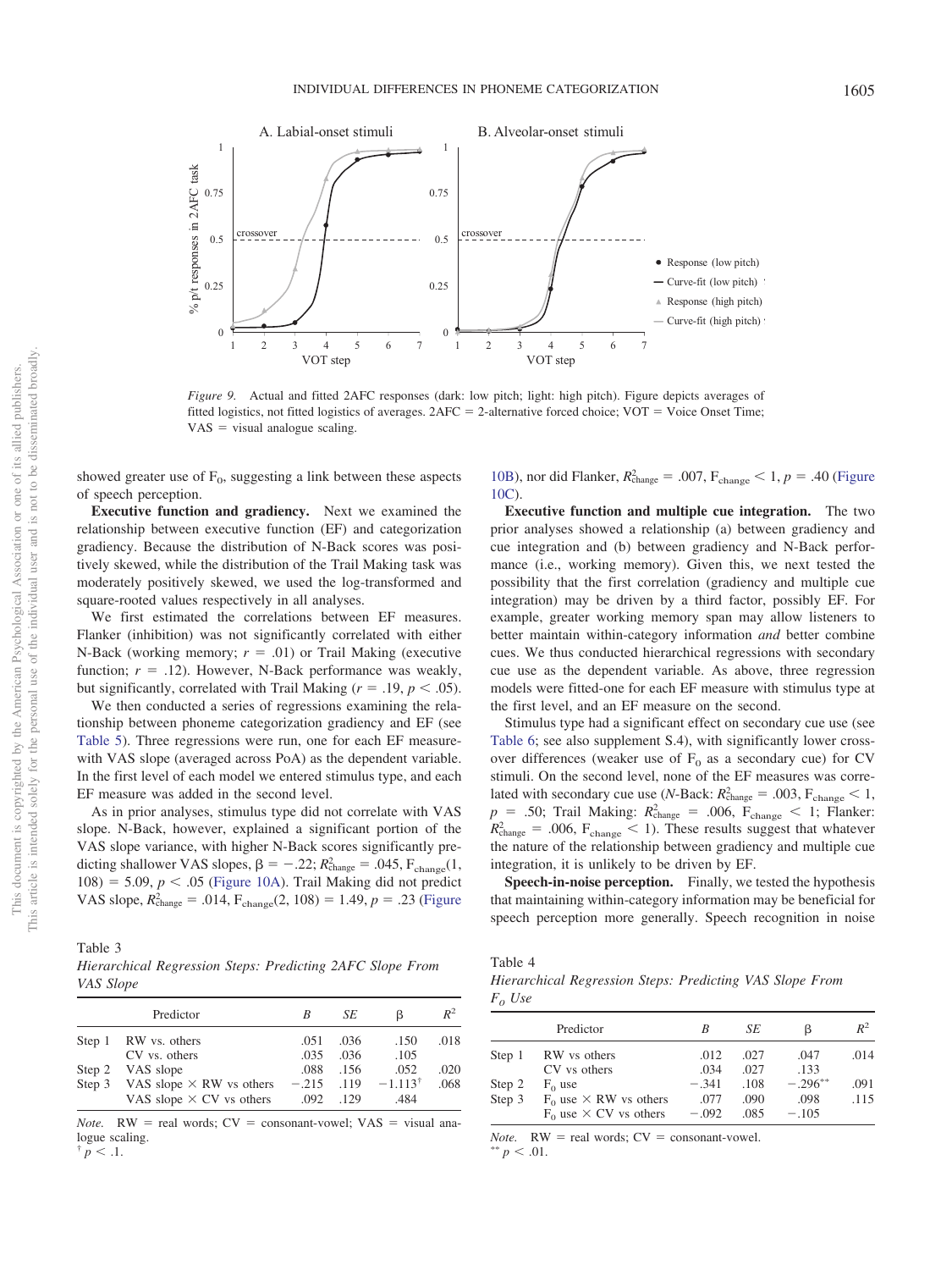<span id="page-12-0"></span>

| Table 5                                                  |  |  |
|----------------------------------------------------------|--|--|
| Hierarchical Regression Steps: Predicting VAS Slope From |  |  |
| <b>Executive Function Measures</b>                       |  |  |

|                               | Predictor                         | B                          | SE                   | ß                           | $R^2$                |
|-------------------------------|-----------------------------------|----------------------------|----------------------|-----------------------------|----------------------|
| Step 1                        | RW vs others<br>CV vs others      | .011<br>$-.001$            | .025<br>.024         | .051<br>$-.006$             | .003                 |
| Step 2a<br>Step 2b<br>Step 2c | N-Back<br>Trail Making<br>Flanker | $-.127$<br>$-.062$<br>.052 | .057<br>.051<br>.061 | $-.215*$<br>$-.117$<br>.082 | .048<br>.017<br>.010 |

*Note.*  $RW = \text{real words}$ ;  $CV = \text{consonant-vowel}$ .  $^{*}p < .05$ .

<span id="page-12-2"></span>

| Table 6                                                     |  |
|-------------------------------------------------------------|--|
| Hierarchical Regression Steps: Predicting Secondary Cue Use |  |
| <b>From Executive Function Measures</b>                     |  |

|                              | B                  | SE           | ß                  | $R^2$        |
|------------------------------|--------------------|--------------|--------------------|--------------|
| RW vs others<br>CV vs others | .004<br>$-.071$    | .022<br>.022 | .017<br>$-.337**$  | .120         |
| N-Back                       | .036               | .053         | .062               | .123         |
| Trail Making<br>Flanker      | $-.043$<br>$-.051$ | .047<br>.055 | $-.083$<br>$-.084$ | .126<br>.126 |
|                              | Predictor          |              |                    |              |

*Note.*  $RW = \text{real words}$ ;  $CV = \text{ consonant-vowel}$ .<br>\*\*  $n \leq 0.1$  \*\*\*  $n \leq 0.01$ 

 $p < .01.$ <sup>\*</sup>  $p < .001$ .

(AzBio) was weakly negatively correlated with VAS slope  $(r = -.16)$ , though this was only marginally significant ( $p = .09$ ), suggesting more gradient VAS slopes might be beneficial for perceiving speech in noise. However, perception of speech in noise was significantly correlated with both N-Back performance  $(r =$ .29,  $p < .01$ ) and Trail Making ( $r = .29$ ,  $p < .01$ ), and marginally correlated with Flanker ( $r = .18$ ,  $p = .055$ ). Thus, we assessed the relationship between gradiency and speech perception in noise after accounting for EF.

We again fitted hierarchical linear regressions with AzBio as the dependent variable. This time, in the first level, the three EF measures were entered simultaneously (see Step 1a in [Table 7\)](#page-13-0). These significantly explained 16.1% of the variance in AzBio performance,  $F(3, 108) = 6.76$ ,  $p < .001$ ,. Within this level, N-Back β = .24, *p* < .01, and Trail Making, β = .22, *p* < .05, were significant, while Flanker was marginal,  $\beta = .15$ ,  $p = .08$ . As indicated by the beta coefficients (and [Figure 11\)](#page-13-1), higher scores in each EF measure predicted better AzBio performance.

In the second level, we added VAS slope, which did not account for significant new variance,  $R_{change}^2 = 0.01$ ,  $F_{change}(1, 107) =$ 1.33,  $p = 0.24$ . Finally, in the third level, we added two-way interactions between VAS slope and the three EF measures. None of the interaction terms accounted for significant new variance,  $R_{\text{change}}^2 = .007$ ,  $F_{\text{change}} < 1$ ,  $p = .84$ . Thus, even though there was a marginally significant correlation between VAS slope and AzBio performance, when the three EF measures were included, this was no longer significant.

Next, we followed the reverse procedure, entering VAS slope in the first step (see Step 1b in [Table 7\)](#page-13-0). This was marginally significant,  $\beta = -0.16$ ;  $F(1, 110) = 2.85$ ,  $p = .094$ , explaining 2.5% of the variance. In the second level, we added the EF measures, which accounted for significant variance over and above VAS slope,  $R_{change}^2 = .14$ ,  $F_{change}(3, 107) = 6.14$ ,  $p < .001$ . Thus, the relationship between gradiency and speech perception in noise may be largely due to individual differences in EF, with little unique variance attributable to gradiency.

## **Discussion**

This study developed a novel way of assessing individual differences in speech categorization. The VAS task offers a unique approach to assessing gradiency of phoneme categorization, and contains a level of granularity that can robustly identify individual differences. While our most important finding was the correlation between phoneme categorization gradiency and cue integration, our correlational approach offers additional insights that are worth discussing before we turn to the implications of our primary finding.

# **Methodological Implications: The VAS and 2AFC Tasks**

This study provides strong support for using VAS measures for assessing phoneme categorization. Monte Carlo simulations (supplement S.2) demonstrated that (a) the curve-fitting procedure was



<span id="page-12-1"></span>*Figure 10.* Scatter plots showing visual analogue scaling slope as a function of EF. (A) N-Back (working memory); (B) Trail Making (cognitive control); (C) Flanker (inhibition).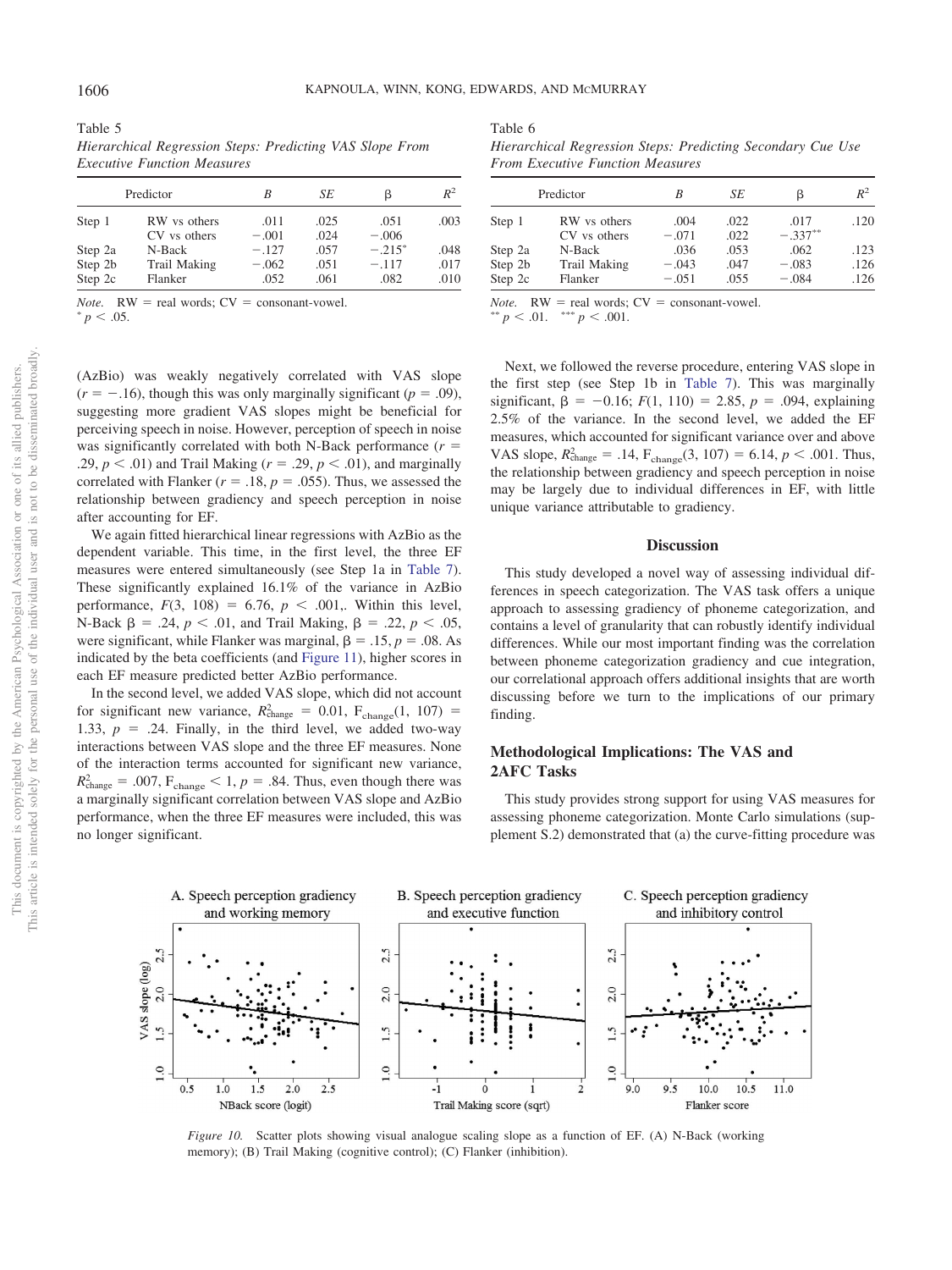<span id="page-13-0"></span>Table 7 *Hierarchical Regression Steps: Predicting AzBio Score From Executive Function Measures and VAS Slope*

|         | Predictor                       | B       | SE   | β                | $R^2$ |
|---------|---------------------------------|---------|------|------------------|-------|
| Step 1a | N-Back                          | .164    | .062 | $.238*$          | .158  |
|         | Trail Making                    | .138    | .056 | $.223*$          |       |
|         | Flanker                         | .113    | .065 | $.155^+$         |       |
| Step 1b | VAS slope                       | $-.184$ | .109 | $-.159$          | .025  |
| Step 2  | N-Back                          | .150    | .063 | $.218*$          | .168  |
|         | Trail Making                    | .132    | .056 | $.214*$          |       |
|         | Flanker                         | .120    | .065 | $.165^{\dagger}$ |       |
|         | VAS slope                       | $-.121$ | .105 | $-.105$          |       |
| Step 3  | VAS slope $\times$ N-Back       | .140    | .191 | .073             | .175  |
|         | VAS slope $\times$ Trail Making | $-.025$ | .195 | $-.012$          |       |
|         | VAS slope $\times$ Flanker      | $-.109$ | .263 | $-.039$          |       |

*Note.* VAS = visual analogue scaling.<br>
<sup>†</sup> *p* < .1. \* *p* < .05.

 $p < 0.1.$   $p < 0.05.$ 

unbiased and generated independent fits of gradiency and multiple cue integration, and (b) the fits accurately represented the underlying structure of the data even with as few as three repetitions per stimulus step.

In addition, when relating the pattern of effects obtained in the VAS and 2AFC task, we found the same stimulus-driven effects in both measures (supplement S.5), and that category boundaries and estimates of multiple cue use were correlated in the two tasks (supplement S.6). These findings (supplement  $S(3-6)$ ) suggested that our estimates of various effects are relatively stable across tasks. Therefore, these effects seem to reflect underlying aspects of the processing system that are somewhat stable for any given individual, validating our individual differences approach. Furthermore, the similarity between the VAS and the 2AFC results provides strong validation of the VAS task as an accurate and precise measure of phoneme categorization.

Given this, the lack of correlation between the VAS and 2AFC slopes was striking. We expected to find some correlation between the two, since both are thought to reflect at least partly the degree of gradiency in speech categorization. However, the 2AFC slope did not predict VAS slope. This could mean that these two measures assess different aspects of speech perception, perhaps more so than initially thought. That is, the 2AFC slope may largely reflect internal noise, rather than the gradiency of the response function (as does the VAS slope).

This study cannot speak to the exact locus of the noise that the 2AFC is tapping; it could be noise at a processing stage as early as the perception of acoustic cues, or it could be that cues are perceived accurately, but noise is introduced when they are maintained or as they are mapped to categories. In all these cases, the likely result would be greater inconsistency in participants' responses particularly near the boundary.

A number of arguments support the claim that the 2AFC task may reflect noise in how cues are encoded and used. For example, even if listeners make underlying probabilistic judgments about phonemes, when it comes to mapping this judgment to a response, the optimal strategy is to always choose the most likely response (rather than attempting to match the distribution of responses to the internal probability structure; [Nearey & Hogan, 1986\)](#page-16-34). Though it is unclear if some (or all) listeners do this, it suggests that the 2AFC slope may not necessarily reflect the underlying probabilistic mapping from cues to categories. In contrast to the 2AFC task, the VAS task may offer a unique window into this mapping, allowing us to extract information that is not accessible with other tasks. This is supported by our own analyses of trial-by-trial variation (i.e., noise) showing a markedly different relationship between noise and slopes from the 2AFC and VAS tasks. Interpreting these results cautiously, they suggest that variation in 2AFC slope may be more closely tied to *noise* in the system (higher noise = shallower slope), whereas VAS slope reflects the *gradiency* of speech categories.

This has a number of implications when we consider the use of phoneme categorization measures to assess populations with communication impairments. First, our findings seem to explain why gradient 2AFC responding is often associated with SLI and dyslexia, even as theoretical models and work with typical populations suggest a more gradient mode of responding is beneficial. In the former case, the 2AFC task is not tapping gradiency at all, but rather is tapping internal noise (which is likely increased in impaired listeners). As we show here, the VAS simultaneously taps both, with the slope of the average responding reflecting categorization gradiency and the *SD* of the residuals reflecting noise. A



<span id="page-13-1"></span>*Figure 11.* Scatter plots showing speech-in-noise perception (AzBio) as a function of EF. (A) N-Back (working memory). (B) Trail Making (cognitive control). (C) Flanker (inhibition). Note that an AzBio logit score of 0 (zero) corresponds to 50% accuracy.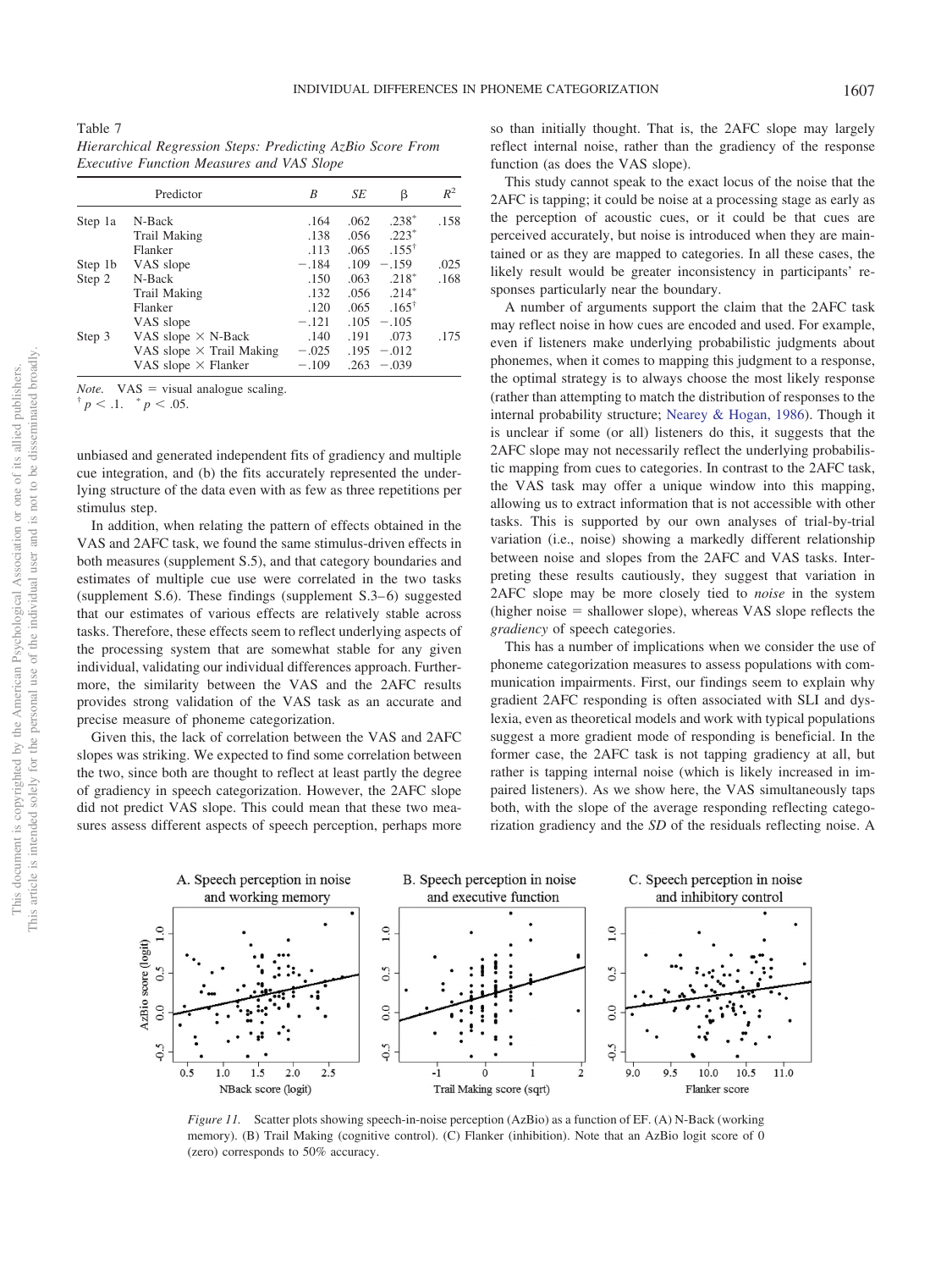combination of measures may thus offer more insight into the locus of perceptual impairments than traditional 2AFC measures, particularly when combined with online measures such as eyetracking (cf., [McMurray et al., 2014\)](#page-16-27) that overcome other limitations of phoneme judgment tasks.

It is also helpful to consider how the 2AFC and VAS measures relate to other measures of gradiency. Many of the seminal studies supporting an underlying gradient form of speech categorization used a variant of the Visual World Paradigm [\(Clayards et al., 2008;](#page-15-0) [McMurray et al., 2002,](#page-16-6) [2008\)](#page-16-24). Here, gradiency is usually measured as the proportion of looks to a competitor (e.g., *bear* when the target is *pear*) as a function of step along a continuum such as VOT. Typically, as the step nears the boundary, competitor fixations increase linearly, suggesting sensitivity to within-category changes. This measure is computed relative to each participant's boundary, and only for trials on which participants click on the target. This allows us to extract a measure that may be less susceptible to the noise issues that appear with the 2AFC task. However, it is an open question whether this measure of gradiency may tap into the same underlying processes as those tapped by the VAS task.

**Primary finding: Gradiency and cue integration.** A critical result was that phoneme categorization gradiency was linked to multiple cue integration, such that greater gradiency predicted higher use of pitch-related information (see also [Kong & Edwards,](#page-16-12) [2016\)](#page-16-12). This finding is correlational, and therefore consistent with a number of possible causal accounts. First, multiple cue integration may allow for more gradient categorization. Under this view, the ability to integrate multiple cues may help listeners form a more precise graded estimate of speech categories. Alternatively, as we proposed, the causality may be reversed, with more gradiency helping listeners to be more sensitive to small differences in each cue, permitting better integration. Third, a gradient representation could help listeners avoid making a strong commitment on the basis of a single cue, allowing them to use both cues more effectively. Lastly, there could be a third factor that links the two. In this regard, we examined EF measures and found a relationship with gradiency for only the N-Back task, but no relationship between any EF measures and multiple cue integration. Additional factors of this sort—such as auditory acuity—should be considered in future research. Even though our study was not designed to distinguish between these mechanisms, it offers strong evidence for a link between these two aspects of speech perception, which remains to be clarified.

**Links to other cognitive processes.** Our findings show a potential link between working memory (*N*-Back) and participants' response pattern in the VAS task. One possibility for this correlation is that working memory mediates the relationship between gradiency and individuals' responses; there may be individuals who have gradient speech categories, but this gradient activation is not maintained all the way to the response stage due to working memory limitations. That is, the degree to which gradiency at the cue/phoneme level is reflected in an individual's response pattern may depend on their working memory span. Furthermore, measures that tap earlier stages of processing (e.g., ERPs, see [Toscano et al., 2010\)](#page-17-2), or earlier times in processing (e.g., eye-movements in the visual world paradigm: [McMurray et](#page-16-6) [al., 2002\)](#page-16-6) may be less susceptible to working memory constraints, possibly explaining why these measures offer some of the stron-

gest evidence for gradiency as a characterization of the modal **listener** 

**Speech perception in noise.** We predicted that higher gradiency would allow listeners to be more flexible in their interpretation of the signal and, thus, outperform listeners with lower levels of gradiency in a speech-in-noise task (AzBio sentences). Our results did not support this: gradiency was not a significant predictor of AzBio performance, which was, however, significantly predicted by our three EF measures (*N*-Back, Trail Making, and Flanker task).

The lack of correlation between gradiency and AzBio performance may reflect difficulties in linking laboratory measures of underlying speech perception processes (and cognitive processes more generally) to simple outcome measures. Such difficulty could arise from at least two sources. First, speech-in-noise perception may be more dependent on participants' level of motivation and effort than laboratory measures. This is supported by recent work on listening effort [\(Wu, Stangl, Zhang, Perkins, & Eilers, 2016;](#page-17-24) [Zekveld & Kramer, 2014\)](#page-17-25), which suggests that listeners put forth very low effort at low signal-to-noise ratios, they often appear to give up. Even though it is unlikely that in our study participants gave up in the AzBio task, the point being made here is that motivation may be a significant source of unwanted variability in these measures. Indeed, the significant correlations between our speech-in-noise measure and scores on the three executive function tasks may derive from a similar source. If so, this correlation may have little to do with speech perception.

Furthermore, while speech-in-noise perception is a standard assessment of speech perception accuracy, performance in such tasks may not be strongly affected by differences in categorization gradiency. As we describe in the introductory section of this article, theoretical arguments for gradiency are not typically framed in terms of speech-in-noise perception; rather, the motivation seems to derive from the demands of interpreting ambiguous acoustic cues, such as those related to anticipatory coarticulation, speaking rate, or speaker differences. Noise does not necessarily alter the cue values; rather, it masks the listeners' ability to detect them. Thus, this task may not properly target the functional problems that categorization gradiency is attempting to solve.

In a related vein, it may be the case that both gradient and categorical modes of responding are equally adaptive for solving the problem of speech perception in noise. That is, to the extent that differences in listeners' mode of categorization reflects a different weighting of different sorts of information (e.g., between acoustic or phonological representations in the [Pisoni & Tash,](#page-16-16) [1974](#page-16-16) model; or between dorsal and ventral stream processing in the [Hickok & Poeppel, 2007](#page-15-11) model), both sources of information may be equally useful for solving this problem (even as there are advantages of gradiency for other problems).

Gradiency and nongradiency in the categorization of speech sounds can both be advantageous in different ways. Therefore, in order to find the link that connects the underlying cognitive processes to a performance estimate, we need to use different measures of performance that are more closely tied to the theoretical view of speech perception that is being evaluated. Similar concerns may suggest the need to reconsider the way we evaluate speech perception tests used in a variety of different settings, including for clinical evaluations, so that they tap more into the underlying processes linked to our predictions.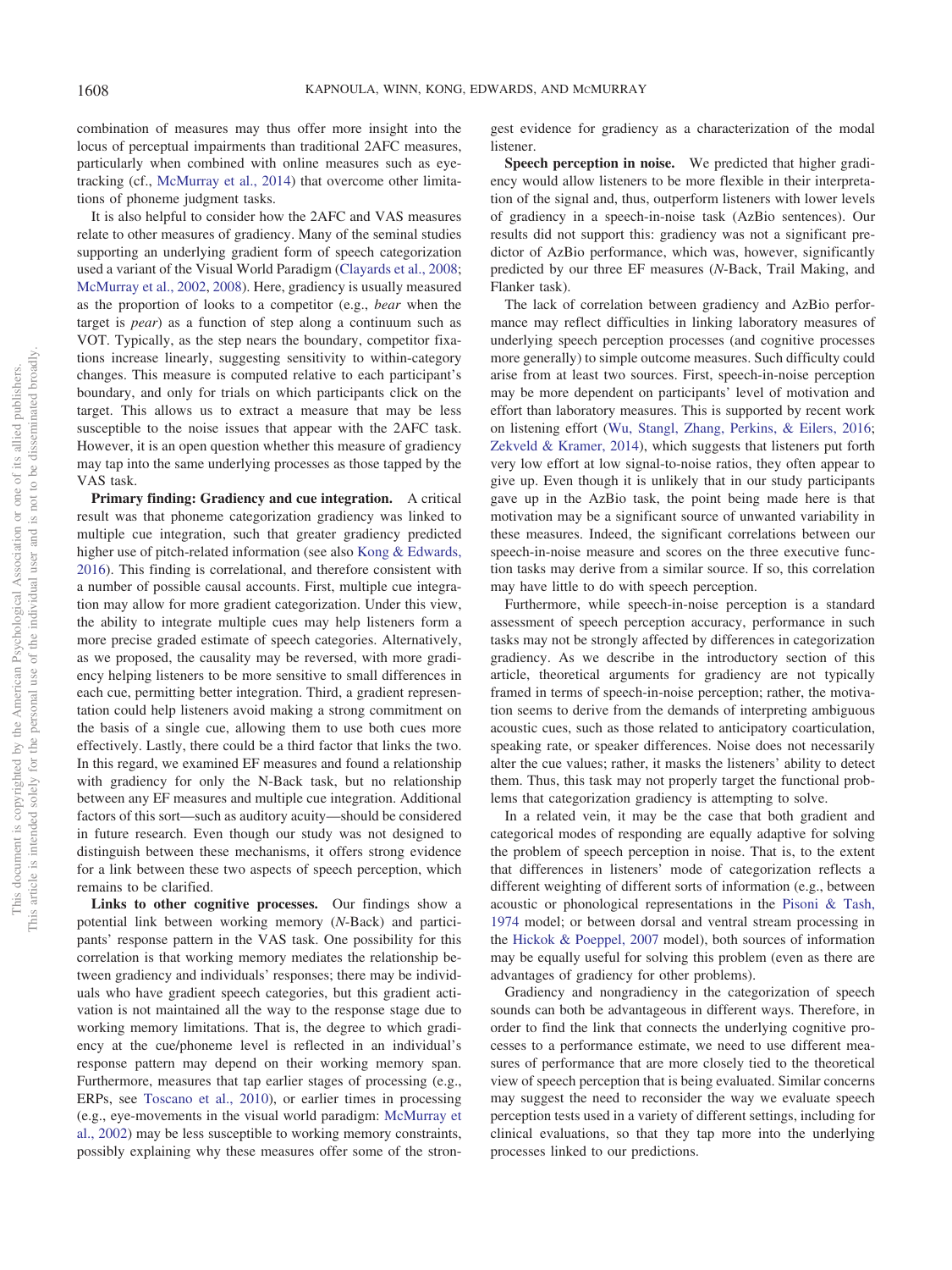**Conclusions.** We evaluated individual differences in phoneme categorization gradiency using a VAS task. This task, coupled with a novel set of statistical tools and substantial experimental extensions, allowed us for the first time to extract independent measures of speech categorization gradiency, multiple cue integration, and noise, at the individual level.

Our main results can be summarized as follows: First, we found substantial individual differences in how listeners categorize speech sounds, thus verifying the results by [Kong and Edwards](#page-16-12) [\(2016\)](#page-16-12) with a significantly larger sample. Second, we showed that differences in phoneme categorization gradiency seem to be theoretically independent from differences in the degree of internal noise in the encoding of acoustic cues and/or cue-to-phoneme mappings, and thus should not be confused with the traditional interpretation of shallow slopes as indicating noisier categorization of phonemes. Both categorization gradiency and such forms of noise contribute to speech perception, but may be tapped by different tasks. Third, differences in categorization gradiency are not epiphenomenal to other aspects of speech perception and appear to be linked to differences in multiple cue integration. The functional role of gradiency, however, is not yet clear, as the causal direction of this relationship remains to be defined. Fourth, we found only limited relationship between executive function and gradiency, suggesting that differences in categorization sharpness may derive from lower-level sources. Lastly, gradiency may be weakly related to speech perception in noise, but this seems to be modulated by executive function-related processes.

These results provide useful insights as to the mechanisms that subserve speech perception. Most importantly, they seem to stand in opposition to the commonly held assumption (see "Individual differences in phoneme categorization" section) that a sharp category boundary (and poor within-category discrimination) is the desired strategy for categorizing speech sounds efficiently and accurately. Overall, speech categorization is gradient, although to different degrees among listeners, and further work is necessary to reveal the sources of these differences and the consequences they have for spoken language comprehension.

# **References**

- <span id="page-15-18"></span>Allen, J. S., & Miller, J. L. (1999). Effects of syllable-initial voicing and speaking rate on the temporal characteristics of monosyllabic words. *The Journal of the Acoustical Society of America, 106*(4 Pt 1), 2031–2039. <http://dx.doi.org/10.1121/1.427949>
- <span id="page-15-7"></span>Andruski, J. E., Blumstein, S. E., & Burton, M. (1994). The effect of subphonetic differences on lexical access. *Cognition, 52,* 163–187. [http://dx.doi.org/10.1016/0010-0277\(94\)90042-6](http://dx.doi.org/10.1016/0010-0277%2894%2990042-6)
- <span id="page-15-15"></span>Blomert, L., & Mitterer, H. (2004). The fragile nature of the speechperception deficit in dyslexia: Natural vs. synthetic speech. *Brain and Language, 89,* 21–26. [http://dx.doi.org/10.1016/S0093-934X\(03\)](http://dx.doi.org/10.1016/S0093-934X%2803%2900305-5) [00305-5](http://dx.doi.org/10.1016/S0093-934X%2803%2900305-5)
- <span id="page-15-10"></span>Blumstein, S. E., Myers, E. B., & Rissman, J. (2005). The perception of voice onset time: An fMRI investigation of phonetic category structure. *Journal of Cognitive Neuroscience, 17,* 1353–1366. [http://dx.doi.org/10](http://dx.doi.org/10.1162/0898929054985473) [.1162/0898929054985473](http://dx.doi.org/10.1162/0898929054985473)
- <span id="page-15-19"></span>Boersma, P., & Weenink, D. (2016). Praat: Doing phonetics by computer (Version 5.3) [Computer Program]. Retrieved from <http://www.praat.org>
- <span id="page-15-17"></span>Bogliotti, C., Serniclaes, W., Messaoud-Galusi, S., & Sprenger-Charolles, L. (2008). Discrimination of speech sounds by children with dyslexia: Comparisons with chronological age and reading level controls. *Journal*

*of Experimental Child Psychology, 101,* 137–155. [http://dx.doi.org/10](http://dx.doi.org/10.1016/j.jecp.2008.03.006) [.1016/j.jecp.2008.03.006](http://dx.doi.org/10.1016/j.jecp.2008.03.006)

- <span id="page-15-4"></span>Carney, A. E., Widin, G., & Viemeister, N. F. (1977). Noncategorical perception of stop consonants differing in VOT. *Journal of the Acoustical Society of America, 62,* 961–970. [http://dx.doi.org/10.1121/1](http://dx.doi.org/10.1121/1.381590) [.381590](http://dx.doi.org/10.1121/1.381590)
- <span id="page-15-2"></span>Chang, E. F., Rieger, J. W., Johnson, K., Berger, M. S., Barbaro, N. M., & Knight, R. T. (2010). Categorical speech representation in human superior temporal gyrus. *Nature Neuroscience, 13,* 1428 –1432. [http://dx.doi](http://dx.doi.org/10.1038/nn.2641) [.org/10.1038/nn.2641](http://dx.doi.org/10.1038/nn.2641)
- <span id="page-15-0"></span>Clayards, M., Tanenhaus, M. K., Aslin, R. N., & Jacobs, R. A. (2008). Perception of speech reflects optimal use of probabilistic speech cues. *Cognition, 108,* 804 – 809. [http://dx.doi.org/10.1016/j.cognition.2008.04](http://dx.doi.org/10.1016/j.cognition.2008.04.004) [.004](http://dx.doi.org/10.1016/j.cognition.2008.04.004)
- <span id="page-15-13"></span>Coady, J. A., Evans, J. L., Mainela-Arnold, E., & Kluender, K. R. (2007). Children with specific language impairments perceive speech most categorically when tokens are natural and meaningful. *Journal of Speech, Language, and Hearing Research, 50,* 41–57. [http://dx.doi.org/](http://dx.doi.org/10.1044/1092-4388%282007/004%29) [10.1044/1092-4388\(2007/004\)](http://dx.doi.org/10.1044/1092-4388%282007/004%29)
- <span id="page-15-14"></span>Coady, J. A., Kluender, K. R., & Evans, J. L. (2005). Categorical perception of speech by children with specific language impairments. *Journal of Speech, Language, and Hearing Research, 48,* 944 –959. [http://dx.doi](http://dx.doi.org/10.1044/1092-4388%282005/065%29) [.org/10.1044/1092-4388\(2005/065\)](http://dx.doi.org/10.1044/1092-4388%282005/065%29)
- <span id="page-15-3"></span>Dehaene-Lambertz, G. (1997). Electrophysiological correlates of categorical phoneme perception in adults. *Neuroreport: An International Journal for the Rapid Communication of Research in Neuroscience*, *8,* 919 –924. <http://dx.doi.org/10.1097/00001756-199703030-00021>
- <span id="page-15-12"></span>Du, Y., Buchsbaum, B. R., Grady, C. L., & Alain, C. (2014). Noise differentially impacts phoneme representations in the auditory and speech motor systems. *Proceedings of the National Academy of Sciences of the United States of America, 111,* 7126 –7131. [http://dx.doi.org/10](http://dx.doi.org/10.1073/pnas.1318738111) [.1073/pnas.1318738111](http://dx.doi.org/10.1073/pnas.1318738111)
- <span id="page-15-21"></span>Eriksen, B. A., & Eriksen, C. W. (1974). Effects of noise letters upon the identification of a target letter in a nonsearch task. *Perception & Psychophysics, 16,* 143–149. <http://dx.doi.org/10.3758/BF03203267>
- <span id="page-15-6"></span>Frye, R. E., Fisher, J. M., Coty, A., Zarella, M., Liederman, J., & Halgren, E. (2007). Linear coding of voice onset time. *Journal of Cognitive Neuroscience, 19,* 1476 –1487. [http://dx.doi.org/10.1162/jocn.2007.19.9](http://dx.doi.org/10.1162/jocn.2007.19.9.1476) [.1476](http://dx.doi.org/10.1162/jocn.2007.19.9.1476)
- <span id="page-15-5"></span>Gerrits, E., & Schouten, M. E. H. (2004). Categorical perception depends on the discrimination task. *Perception & Psychophysics, 66,* 363–376. <http://dx.doi.org/10.3758/BF03194885>
- <span id="page-15-20"></span>Gershon, R. C., Wagster, M. V., Hendrie, H. C., Fox, N. A., Cook, K. F., & Nowinski, C. J. (2013). NIH toolbox for assessment of neurological and behavioral function. *Neurology, 80*(11, Suppl. 3), S2–S6. [http://dx](http://dx.doi.org/10.1212/WNL.0b013e3182872e5f) [.doi.org/10.1212/WNL.0b013e3182872e5f](http://dx.doi.org/10.1212/WNL.0b013e3182872e5f)
- <span id="page-15-16"></span>Godfrey, J. J., Syrdal-Lasky, A. K., Millay, K. K., & Knox, C. M. (1981). Performance of dyslexic children on speech perception tests. *Journal of Experimental Child Psychology*, *32,* 401– 424. [http://dx.doi.org/10.1016/](http://dx.doi.org/10.1016/0022-0965%2881%2990105-3) [0022-0965\(81\)90105-3](http://dx.doi.org/10.1016/0022-0965%2881%2990105-3)
- <span id="page-15-8"></span>Goldinger, S. D. (1998). Echoes of echoes? An episodic theory of lexical access. *Psychological Review, 105,* 251–279. [http://dx.doi.org/10.1037/](http://dx.doi.org/10.1037/0033-295X.105.2.251) [0033-295X.105.2.251](http://dx.doi.org/10.1037/0033-295X.105.2.251)
- <span id="page-15-9"></span>Gow, D., Jr. (2001). Assimilation and anticipation in continuous spoken word recognition. *Journal of Memory and Language, 45,* 133–159. <http://dx.doi.org/10.1006/jmla.2000.2764>
- <span id="page-15-11"></span>Hickok, G., & Poeppel, D. (2007). The cortical organization of speech processing. *Nature Reviews Neuroscience, 8,* 393– 402. [http://dx.doi.org/](http://dx.doi.org/10.1038/nrn2113) [10.1038/nrn2113](http://dx.doi.org/10.1038/nrn2113)
- <span id="page-15-1"></span>Hillenbrand, J. M., Clark, M. J., & Nearey, T. M. (2001). Effects of consonant environment on vowel formant patterns. *Journal of the Acoustical Society of America, 109,* 748 –763. [http://dx.doi.org/10.1121/1](http://dx.doi.org/10.1121/1.1337959) [.1337959](http://dx.doi.org/10.1121/1.1337959)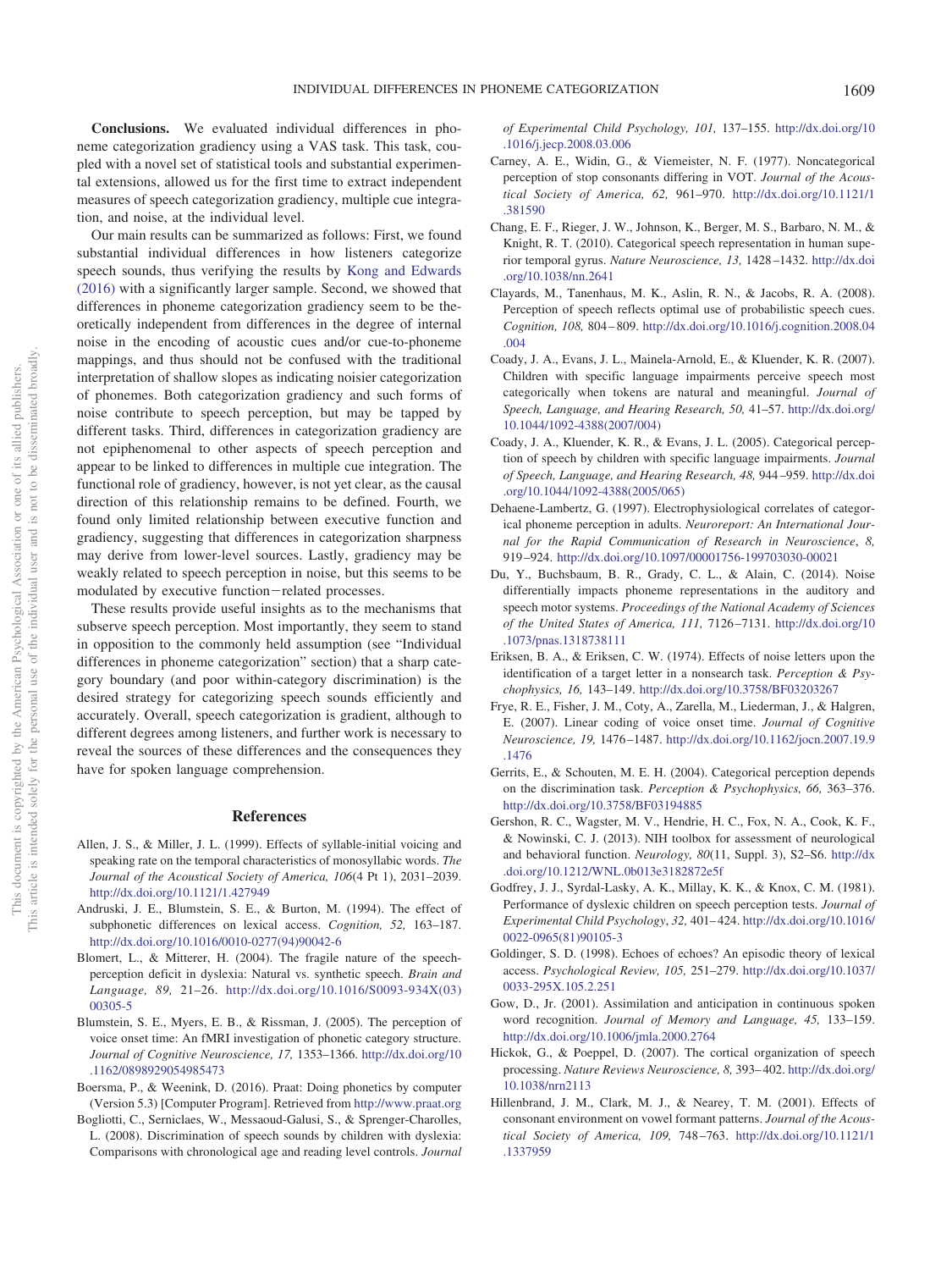- <span id="page-16-13"></span>Hillenbrand, J., Getty, L. A., Clark, M. J., & Wheeler, K. (1995). Acoustic characteristics of American English vowels. *Journal of the Acoustical Society of America, 97,* 3099 –3111. <http://dx.doi.org/10.1121/1.411872>
- <span id="page-16-0"></span>Joanisse, M. F., Manis, F. R., Keating, P., & Seidenberg, M. S. (2000). Language deficits in dyslexic children: Speech perception, phonology, and morphology. *Journal of Experimental Child Psychology, 77,* 30 – 60. <http://dx.doi.org/10.1006/jecp.1999.2553>
- <span id="page-16-33"></span>Kirchner, W. K. (1958). Age differences in short-term retention of rapidly changing information. *Journal of Experimental Psychology, 55,* 352– 358. <http://dx.doi.org/10.1037/h0043688>
- <span id="page-16-7"></span>Kleinschmidt, D. F., & Jaeger, T. F. (2015). Robust speech perception: Recognize the familiar, generalize to the similar, and adapt to the novel. *Psychological Review, 122,* 148 –203. [http://dx.doi.org/10.1037/](http://dx.doi.org/10.1037/a0038695) [a0038695](http://dx.doi.org/10.1037/a0038695)
- <span id="page-16-11"></span>Kong, E. J., & Edwards, J. (2011). *Individual differences in speech perception: evidence from visual analogue scaling and eye-tracking*. Proceedings of the XVIIth International Congress of Phonetic Sciences, Hong Kong.
- <span id="page-16-12"></span>Kong, E. J., & Edwards, J. (2016). Individual differences in categorical perception of speech: Cue weighting and executive function. *Journal of Phonetics, 59,* 40 –57. <http://dx.doi.org/10.1016/j.wocn.2016.08.006>
- <span id="page-16-21"></span>Kronrod, Y., Coppess, E., & Feldman, N. H. (2016). A unified account of categorical effects in phonetic perception. *Psychonomic Bulletin & Review, 23,* 1681–1712. <http://dx.doi.org/10.3758/s13423-016-1049-y>
- <span id="page-16-4"></span>Liberman, A. M., Harris, K. S., Hoffman, H. S., & Griffith, B. C. (1957). The discrimination of speech sounds within and across phoneme boundaries. *Journal of Experimental Psychology, 54,* 358 –368. [http://dx.doi](http://dx.doi.org/10.1037/h0044417) [.org/10.1037/h0044417](http://dx.doi.org/10.1037/h0044417)
- <span id="page-16-15"></span>Liberman, A. M., Harris, K. S., Kinney, J. A., & Lane, H. (1961). The discrimination of relative onset-time of the components of certain speech and nonspeech patterns. *Journal of Experimental Psychology, 61,* 379 – 388. <http://dx.doi.org/10.1037/h0049038>
- <span id="page-16-18"></span>Liberman, A. M., & Whalen, D. H. (2000). On the relation of speech to language. *Trends in Cognitive Sciences, 4,* 187–196. [http://dx.doi.org/](http://dx.doi.org/10.1016/S1364-6613%2800%2901471-6) [10.1016/S1364-6613\(00\)01471-6](http://dx.doi.org/10.1016/S1364-6613%2800%2901471-6)
- <span id="page-16-1"></span>López-Zamora, M., Luque, J. L., Álvarez, C. J., & Cobos, P. L. (2012). Individual differences in categorical perception are related to sublexical/ phonological processing in reading. *Scientific Studies of Reading, 16,* 443– 456. <http://dx.doi.org/10.1080/10888438.2011.588763>
- <span id="page-16-23"></span>Mahr, T., McMillan, B. T. M., Saffran, J. R., Ellis Weismer, S., & Edwards, J. (2015). Anticipatory coarticulation facilitates word recognition in toddlers. *Cognition, 142,* 345–350. [http://dx.doi.org/10.1016/j](http://dx.doi.org/10.1016/j.cognition.2015.05.009) [.cognition.2015.05.009](http://dx.doi.org/10.1016/j.cognition.2015.05.009)
- <span id="page-16-5"></span>Massaro, D. W., & Cohen, M. M. (1983). Categorical or continuous speech perception: A new test. *Speech Communication, 2,* 15–35. [http://dx.doi](http://dx.doi.org/10.1016/0167-6393%2883%2990061-4) [.org/10.1016/0167-6393\(83\)90061-4](http://dx.doi.org/10.1016/0167-6393%2883%2990061-4)
- <span id="page-16-31"></span>McMurray, B., & Aslin, R. (2004). Anticipatory eye movements reveal infants' auditory and visual categories. *Infancy, 6,* 203–229. [http://dx](http://dx.doi.org/10.1207/s15327078in0602_4) [.doi.org/10.1207/s15327078in0602\\_4](http://dx.doi.org/10.1207/s15327078in0602_4)
- <span id="page-16-24"></span>McMurray, B., Aslin, R. N., Tanenhaus, M. K., Spivey, M. J., & Subik, D. (2008). Gradient sensitivity to within-category variation in words and syllables. *Journal of Experimental Psychology: Human Perception and Performance, 34,* 1609 –1631. <http://dx.doi.org/10.1037/a0011747>
- <span id="page-16-8"></span>McMurray, B., & Farris-Trimble, A. (2012). Emergent information-level coupling between perception and production. In A. C. Cohn, C. Fougeron, & M. Huffman (Eds.), *The Oxford Handbook of Laboratory Phonology* (pp. 369 –395). Oxford, UK: Oxford University Press.
- <span id="page-16-22"></span>McMurray, B., & Jongman, A. (2011). What information is necessary for speech categorization? Harnessing variability in the speech signal by integrating cues computed relative to expectations. *Psychological Review, 118,* 219 –246. <http://dx.doi.org/10.1037/a0022325>
- <span id="page-16-2"></span>McMurray, B., & Jongman, A. (2016). What comes after /f/? Prediction in speech derives from data-explanatory processes. *Psychological Science, 27,* 43–52. <http://dx.doi.org/10.1177/0956797615609578>
- <span id="page-16-27"></span>McMurray, B., Munson, C., & Tomblin, J. B. (2014). Individual differences in language ability are related to variation in word recognition, not speech perception: Evidence from eye movements. *Journal of Speech, Language, and Hearing Research, 57,* 1344 –1362. [http://dx.doi.org/10](http://dx.doi.org/10.1044/2014_JSLHR-L-13-0196) [.1044/2014\\_JSLHR-L-13-0196](http://dx.doi.org/10.1044/2014_JSLHR-L-13-0196)
- <span id="page-16-32"></span>McMurray, B., Samelson, V. M., Lee, S. H., & Bruce Tomblin, J. (2010). Individual differences in online spoken word recognition: Implications for SLI. *Cognitive Psychology, 60,* 1–39. [http://dx.doi.org/10.1016/j](http://dx.doi.org/10.1016/j.cogpsych.2009.06.003) [.cogpsych.2009.06.003](http://dx.doi.org/10.1016/j.cogpsych.2009.06.003)
- <span id="page-16-6"></span>McMurray, B., Tanenhaus, M. K., & Aslin, R. N. (2002). Gradient effects of within-category phonetic variation on lexical access. *Cognition, 86*(2), B33– B42. [http://dx.doi.org/10.1016/S0010-0277\(02\)00157-9](http://dx.doi.org/10.1016/S0010-0277%2802%2900157-9)
- <span id="page-16-10"></span>McMurray, B., Tanenhaus, M. K., & Aslin, R. N. (2009). Within-category VOT affects recovery from "lexical" garden paths: Evidence against phoneme-level inhibition. *Journal of Memory and Language, 60,* 65–91. <http://dx.doi.org/10.1016/j.jml.2008.07.002>
- <span id="page-16-29"></span>Messaoud-Galusi, S., Hazan, V., & Rosen, S. (2011). Investigating speech perception in children with dyslexia: Is there evidence of a consistent deficit in individuals? *Journal of Speech, Language, and Hearing Research, 54,* 1682–1701. [http://dx.doi.org/10.1044/1092-4388\(2011/09-](http://dx.doi.org/10.1044/1092-4388%282011/09-0261%29) [0261\)](http://dx.doi.org/10.1044/1092-4388%282011/09-0261%29)
- <span id="page-16-14"></span>Miller, J. L., Green, K. P., & Reeves, A. (1986). Speaking rate and segments: A look at the relation between speech production and speech perception for the voicing contrast. *Phonetica, 43*(1–3), 106 –115. [http://](http://dx.doi.org/10.1159/000261764) [dx.doi.org/10.1159/000261764](http://dx.doi.org/10.1159/000261764)
- <span id="page-16-25"></span>Miller, J. L. (1997). Internal structure of phonetic categories. *Language and cognitive processes, 12*(5-6), 865– 870. [http://dx.doi.org/10.1080/](http://dx.doi.org/10.1080/016909697386754) [016909697386754](http://dx.doi.org/10.1080/016909697386754)
- <span id="page-16-30"></span>Miller, J. L., & Volaitis, L. E. (1989). Effect of speaking rate on the perceptual structure of a phonetic category. *Perception & Psychophysics, 46,* 505–512. <http://dx.doi.org/10.3758/BF03208147>
- <span id="page-16-28"></span>Moberly, A. C., Lowenstein, J. H., & Nittrouer, S. (2016). Word recognition variability with cochlear implants: "Perceptual attention" versus "auditory sensitivity". *Ear and Hearing, 37,* 14 –26. [http://dx.doi.org/10](http://dx.doi.org/10.1097/AUD.0000000000000204) [.1097/AUD.0000000000000204](http://dx.doi.org/10.1097/AUD.0000000000000204)
- <span id="page-16-20"></span>Myers, E. B., Blumstein, S. E., Walsh, E., & Eliassen, J. (2009). Inferior frontal regions underlie the perception of phonetic category invariance. *Psychological Science, 20,* 895–903. [http://dx.doi.org/10.1111/j.1467-](http://dx.doi.org/10.1111/j.1467-9280.2009.02380.x) [9280.2009.02380.x](http://dx.doi.org/10.1111/j.1467-9280.2009.02380.x)
- <span id="page-16-34"></span>Nearey, T., & Hogan, J. (1986). Phonological contrast in experimental phonetics: Relating distributions of production data to perceptual categorization curves. In J. J. Ohala & J. J. J (Eds.), *Experimental Phonology* (pp. 141–146). Orlando, FL: Academic Press.
- <span id="page-16-9"></span>Oden, G. C., & Massaro, D. W. (1978). Integration of featural information in speech perception. *Psychological Review, 85,* 172–191. [http://dx.doi](http://dx.doi.org/10.1037/0033-295X.85.3.172) [.org/10.1037/0033-295X.85.3.172](http://dx.doi.org/10.1037/0033-295X.85.3.172)
- <span id="page-16-3"></span>Ohala, J. J. (1996). Speech perception is hearing sounds, not tongues. *Journal of the Acoustical Society of America, 99,* 1718 –1725. [http://dx](http://dx.doi.org/10.1121/1.414696) [.doi.org/10.1121/1.414696](http://dx.doi.org/10.1121/1.414696)
- <span id="page-16-26"></span>Ojemann, G., Ojemann, J., Lettich, E., & Berger, M. (1989). Cortical language localization in left, dominant hemisphere: An electrical stimulation mapping investigation in 117 patients. *Journal of Neurosurgery, 71,* 316 –326. <http://dx.doi.org/10.3171/jns.1989.71.3.0316>
- <span id="page-16-17"></span>Phillips, C., Pellathy, T., Marantz, A., Yellin, E., Wexler, K., Poeppel, D., . . . Roberts, T. (2000). Auditory cortex accesses phonological categories: An MEG mismatch study. *Journal of Cognitive Neuroscience, 12,* 1038 –1055. <http://dx.doi.org/10.1162/08989290051137567>
- <span id="page-16-19"></span>Pisoni, D. B., & Lazarus, J. H. (1974). Categorical and noncategorical modes of speech perception along the voicing continuum. *Journal of the Acoustical Society of America, 55,* 328 –333. [http://dx.doi.org/10.1121/](http://dx.doi.org/10.1121/1.1914506) [1.1914506](http://dx.doi.org/10.1121/1.1914506)
- <span id="page-16-16"></span>Pisoni, D. B., & Tash, J. (1974). Reaction times to comparisons within and across phonetic categories. *Perception & Psychophysics, 15,* 285–290. <http://dx.doi.org/10.3758/BF03213946>